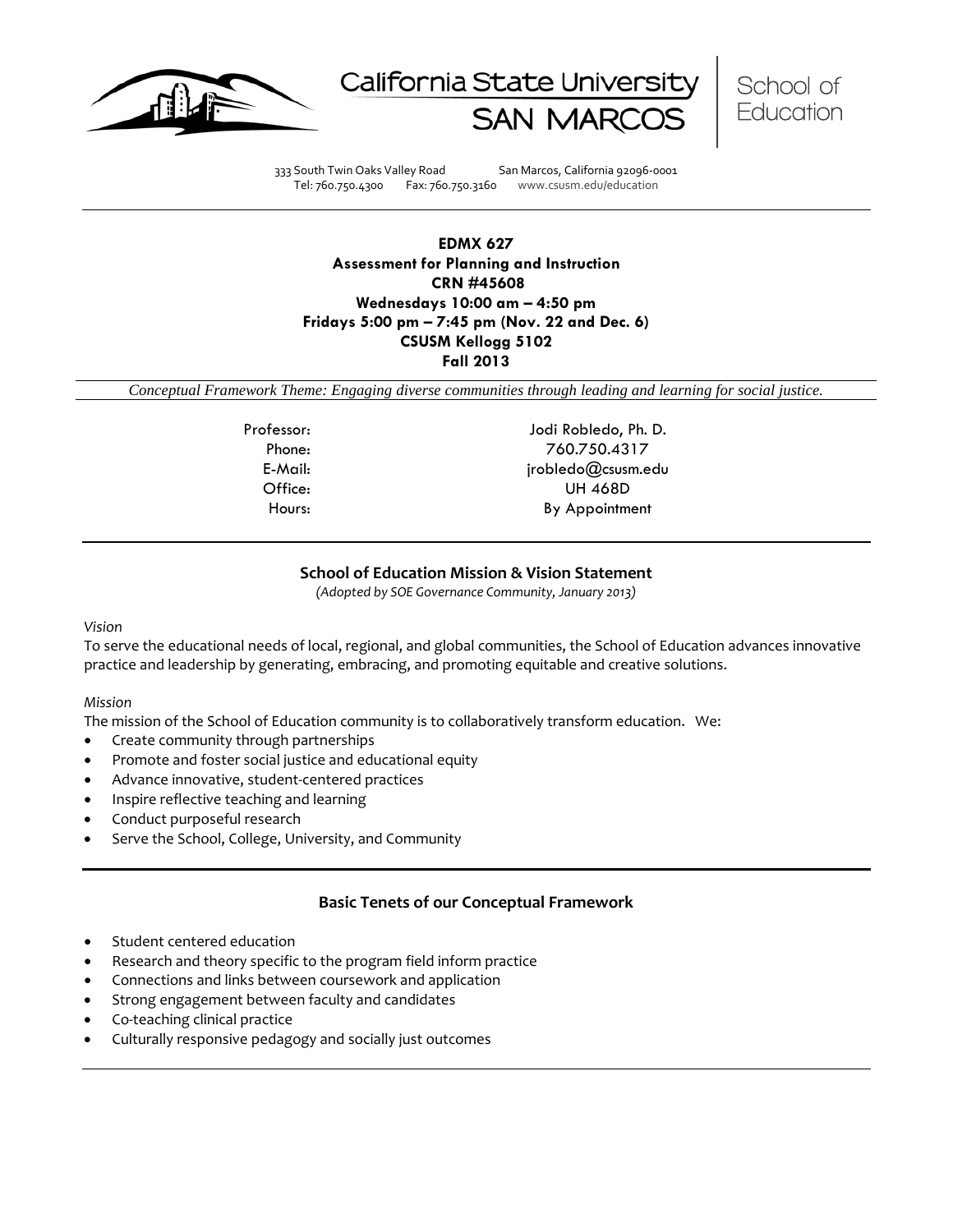# **Table of Contents**

# **COURSE DESCRIPTION**

<span id="page-1-0"></span>Focuses on methods for assessing and planning so students with disabilities, language, and other learning differences have access to the general education curriculum. Students administer and interpret formal and informal assessments for Individual Education Program planning, implementation, and evaluation. Requires participation / observation in the public schools.

ROBLEDO: Focuses on methods for assessing, instructing, and modifying curriculum so that students with disabilities, language, and other learning differences may access the core curriculum in inclusive educational environments through the application of best practices. Authentic assessment, social skills development, and multi-level assessment and instruction are examined.

## **Required Texts and TaskStream**

- <span id="page-1-1"></span> Pierangelo, R. & Giuliani, G.G. (2013). *Assessment in special education: A practical approach (4th Ed.).* NJ: Pearson Education Inc. ISBN 0-205-60835-3 (P & G)
- Snell, M., & Brown, F. (2011). *Instruction of Students with Severe Disabilities (7th Ed.).* NJ: Pearson Education Inc. ISBN 0-13-707546-4 (S & B) (USED IN EDMX 631, 633, 627, and 635)

## **Selected readings posted on Moodle:**

- Kluth, P. (2010). *"You're going to love this kid!" teaching students with autism in the inclusive classroom (2nd Ed.)* Baltimore, MD: Paul H. Brookes. (CHAPTER WILL BE PROVIDED IN CLASS)
- Grandin, T., & Barron, S. (2005). *The unwritten rules of social relationships.* Arlington, TX: Future Horizons (CHAPTER WILL BE PROVIDED IN CLASS)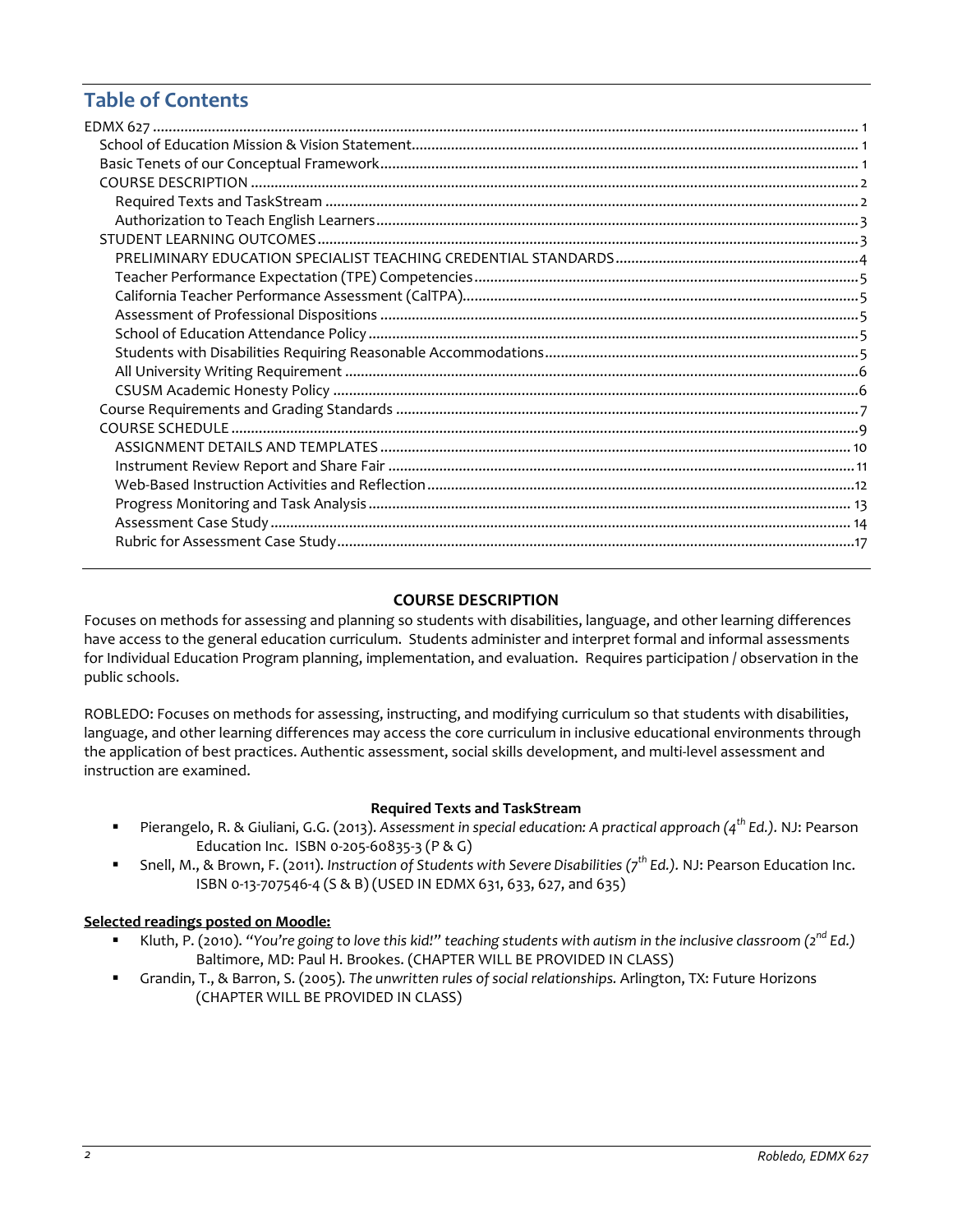# **TaskStream Enrollment and Postings:**

The School of Education uses TaskStream to manage candidates' TPE, clinical practice, signature assignment, and disposition assessments. Candidates must be enrolled in TaskStream throughout the Mild/Moderate and Moderate/Severe Education Specialist program(s). Enrollment fees are paid by going to [www.taskstream.com](http://www.taskstrem.com/) and registering for at least one year. Concurrent candidates and candidates completing both the Mild/Moderate and Moderate/Severe credentials should enroll for at least two years. After enrolling, access the Education Specialist program - *Prelim Mild/Mod & Mod/Sev Ed Spec Credential 2013* - by going to your home page, finding the Self-Enrollment area and clicking the *Enter Code* button. Then enter *edspecialist* as the program code. If this is the correct program, click the *Enroll* button. The Education Specialist program now will show up on your TaskStream home page when you log in. Be sure to remember your own exact enrollment name and password.

# **Authorization to Teach English Learners**

<span id="page-2-0"></span>This credential program has been specifically designed to prepare teachers for the diversity of languages often encountered in California public school classrooms. The authorization to teach English learners is met through the infusion of content and experiences within the credential program, as well as additional coursework. Candidates successfully completing this program receive a credential with authorization to teach English learners. *(Approved by CCTC in SB 2042 Program Standards, August 02)*

# **STUDENT LEARNING OUTCOMES**

## <span id="page-2-1"></span>**1.0 Observation Skills**

- 1.1 Direct observations in informal situations *(Case Study)*
- 1.2 Using checklists and various observation formats to record observational data *(Case Study)*
- 1.3 Observing and detecting practices used in a setting serving learners with moderate/severe disabilities with a field report requirement. *(Progress Monitoring and Task Analysis Project)*

#### **2.0 Record Keeping**

- 2.1 Maintaining a checklist/timelines for the assessment process *(Case Study)*
- 2.2 Employing competency checklists *(Case Study)*
- 2.3 Keeping anecdotal records *(Case Study)*
- 2.4 Utilizing IEP and ITP forms *(Case Study)*
- 2.5 Utilizing referral and planning for assessment forms *(In-Class Activity)*
- 2.6 Recording and submitting observation notes (e.g., progress monitoring field observation).*(Case Study and Progress Monitoring Assignment)*

## **3.0 Assessment Techniques**

- 3.1 Evaluating various commercially available assessment instruments. *(Instrument Fair, Case Study)*
- 3.2 Administering, scoring and interpreting commonly used formal measures (standardized, norm-referenced) *(Case Study, WJIII Practice Administration)*
- 3.3 Using informal assessment methods (e.g., criterion-referenced, curriculum-based) *(Case Study)*
- 3.4 Assessing student work in the classroom (e.g., work sampling) *(Case Study)*
- 3.5 Using assessments for specific populations *(Case Study)*
- 3.6 Using supplementary norm tables *(Case Study)*
- 3.7 Using authentic assessment approaches (performance-based, rubrics, portfolios) *(Case Study, In-class Activity)*

## **4.0 Nondiscriminatory Testing**

- 4.1 Structuring the assessment environment *(Case Study)*
- 4.2 Scheduling assessment sessions *(Case Study)*
- 4.3 Evaluating and selecting assessment instruments *(Case Study)*
- 4.4 Selecting and preparing assessment materials *(Case Study)*
- 4.5 Ensuring parental participation in reporting of student performance *(Case Study)*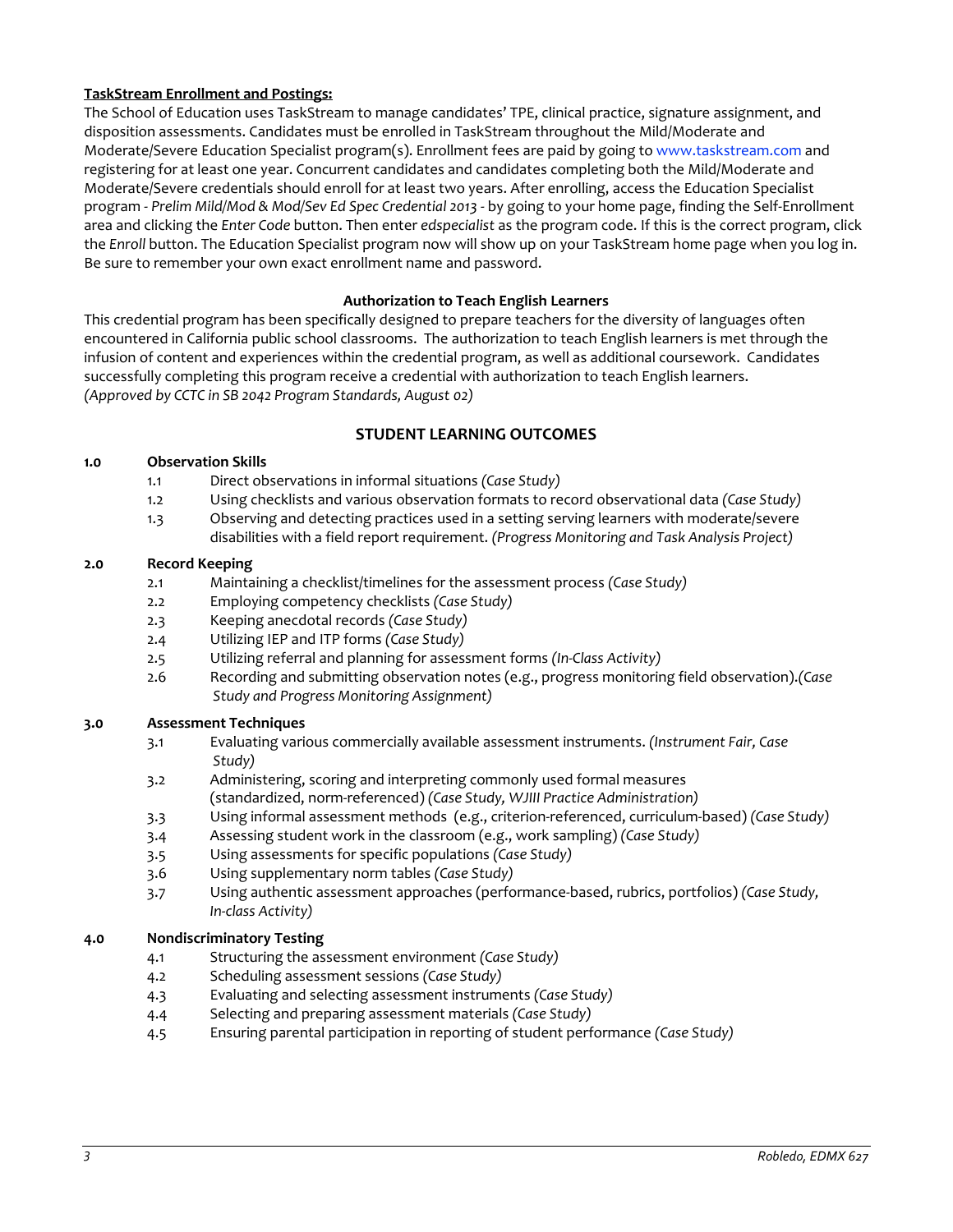# **5.0 Writing Case Reports**

- 5.1 Gathering and reporting background information *(Case Study)*
- 5.2 Using a structured format for reporting *(Case Study)*
- 5.3 Reporting interactions with the child *(Case Study)*
- 5.4 Reporting the child's approach to tasks and learning styles *(Case Study)*
- 5.5 Using clinical judgment in interpreting results *(Case Study)*
- 5.6 Summarizing overall finding regarding a child *(Case Study)*
- 5.7 Making recommendations for interventions *(Case Study)*

## **6.0 Generating IEPs**

- 6.1 Summarizing current levels of functioning *(Case Study)*
- 6.2 Identifying long-range goals and short-term objectives *(Case Study)*
- 6.3 Completing sections of an IEP and ITP *(Case Study)*
- 6.4 Adapting the IEP as a parallel curriculum for students under IDEA *(Case Study)*
- 6.5 Ensuring parent participation and observation of rights *(Case Study)*

# **7.0 Best Educational and Assessment Practices**

- 7.1 Incorporating authentic assessment into lessons (*In-class Activity)*
- 7.2 Adapting lessons for individual learners using differentiated *(In-class Activity)*

# **8.0 Collaborative Interdisciplinary Teaming**

- 8.1 Demonstrating the effective use of collaborative teaming principles to: a) develop IEPs, IFSPs, and ITPs; assessment plans and reports; instruction b) problem solve curricular, instructional, and emotional or behavioral mismatches for students c) guide other instructional and special education related decision making *(In-class Activity)*
- 8.2 Facilitating a planning meeting for a student eligible for special education or being considered for specialized support services *(In-class Activity)*
- 8.3 Differentiating the roles of various interdisciplinary team members and soliciting and utilizing diverse expertise of team members *(In-class Activity)*

## **PRELIMINARY EDUCATION SPECIALIST TEACHING CREDENTIAL STANDARDS**

<span id="page-3-0"></span>CCTC Preliminary Education Specialist standards ARE addressed by EDMX 627 via the classes and assignments

- M/M/S 3 Educating diverse learners with disabilities *Web-Base Instruction (WBI) #1 and #2; RTI Workshop*
- M/M/S 4 Effective communication and collaborative partnerships *Case Study*
- M/M/S 5 Assessment of students *WBI #3; WJ III Practice Lab; Instrument Fair; Case Study*
- M/M/S 8 Participating in ISFP/IEPs and post-secondary transition planning *Case Study*

M/M/S 11 Typical and atypical development - *WBI #1; RTI Workshop; Case Study*

- M/M/S 12 Behavior, social and environmental supports for learning *Case Study*
- M/M/S 13 Curriculum and instruction for students with disabilities *Progress Monitoring*

M/M 1 Characteristics of students with mild/moderate disabilities – *WJ III Practice Lab; WBI #2 and #3; Case Study* 

- M/M 2 Assessment and evaluation of students with mild/moderate disabilities *Instrument Fair; Case Study*
- M/M 3 Planning and Implementing Mild/moderate curriculum and Instruction *Case Study*
- M/M 5 Specific instructional strategies for students with mild/moderate disabilities *Progress Monitoring* and *Case Study*
- M/M 6 Case Management *Case Study*
- M/S 4 Assessment, program planning and instruction *Progress Monitoring*
- M/S 5 Movement, mobility, sensory and specialized health care *Progress Monitoring*

## **Key:**

- **M/M/S** = Program Design Standards for Preliminary Education Specialist Credentials
- **M/M** = Mild/Moderate Disabilities Standards for Education Specialist Credentials
- **M/S** = Moderate/Severe Disabilities Standards for Education Specialist Credentials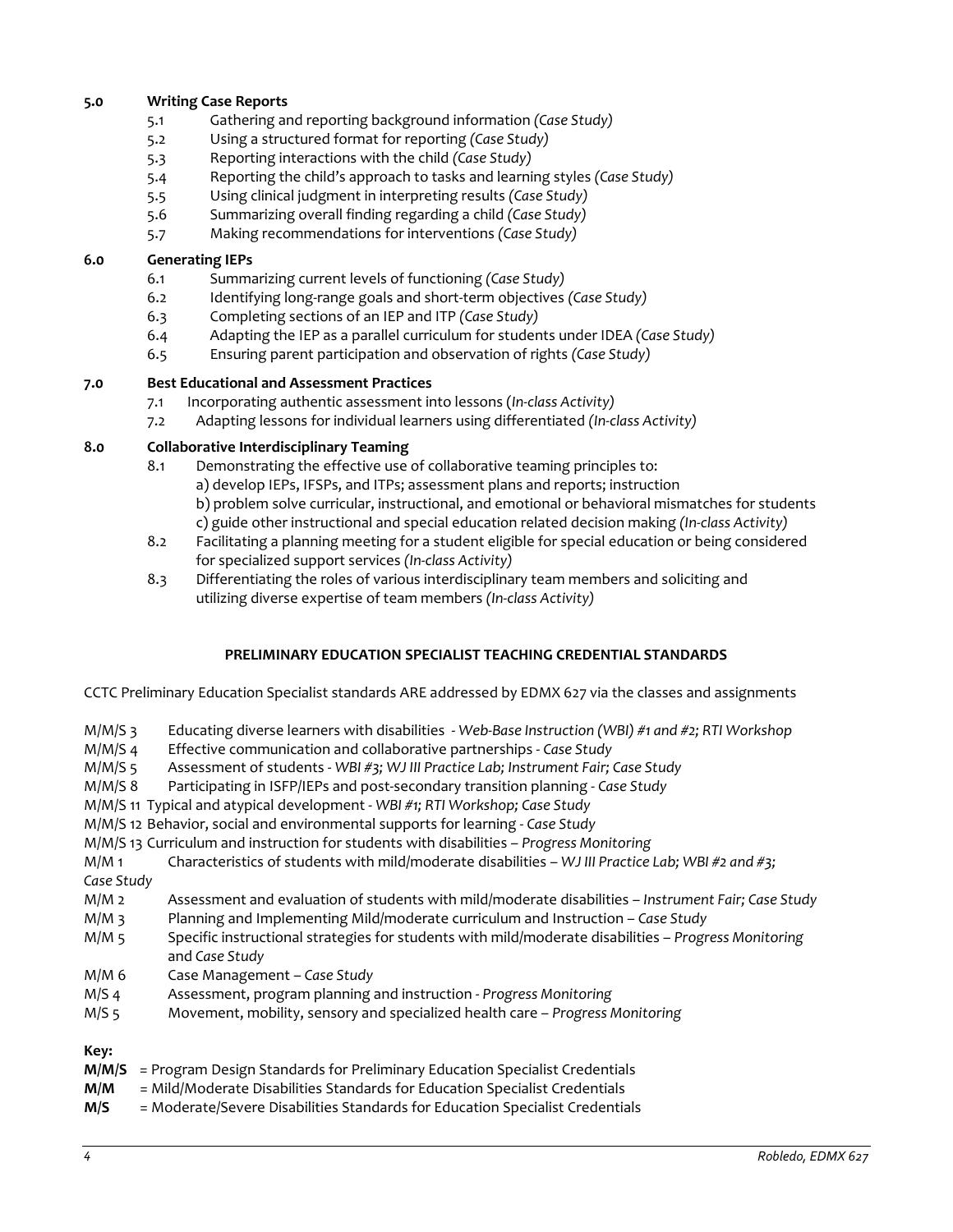# **Teacher Performance Expectation (TPE) Competencies**

<span id="page-4-0"></span>The course objectives, assignments, and assessments have been aligned with the CTC standards for Preliminary Education Specialist Mild/Moderate Teaching credential. This course is designed to help teachers seeking a California teaching credential to develop the skills, knowledge, and attitudes necessary to assist schools and district in implementing effective programs for all students. The successful candidate will be able to merge theory and practice in order to realize a comprehensive and extensive educational program for all students.

# **California Teacher Performance Assessment (CalTPA)**

<span id="page-4-1"></span>Beginning July 1, 2008 all California credential candidates must successfully complete a state-approved system of teacher performance assessment (TPA), to be embedded in the credential program of preparation. At CSUSM this assessment system is called the CalTPA or the TPA for short.

To assist your successful completion of the TPA, a series of informational seminars are offered over the course of the program. TPA related questions and logistical concerns are to be addressed during the seminars. Your attendance to TPA seminars will greatly contribute to your success on the assessment.

Additionally, SoE classes use common pedagogical language, lesson plans (lesson designs), and unit plans (unit designs) in order to support and ensure your success on the TPA and more importantly in your credential program.

The CalTPA Candidate Handbook, TPA seminar schedule, and other TPA support materials can be found on the SoE website: <http://www.csusm.edu/education/CalTPA/ProgramMaterialsTPA.html>

# **Note: Add-On candidates who already hold a valid basic teaching credential are not responsible for TPAs.**

## **Assessment of Professional Dispositions**

<span id="page-4-2"></span>Assessing a candidate's dispositions within a professional preparation program is recognition that teaching and working with learners of all ages requires not only specific content knowledge and pedagogical skills, but positive attitudes about multiple dimensions of the profession. The School of Education has identified six dispositions – social justice and equity, collaboration, critical thinking, professional ethics, reflective teaching and learning, and life-long learning—and developed an assessment rubric. For each dispositional element, there are three levels of performance - *unacceptable*, *initial target*, and *advanced target*. The description and rubric for the three levels of performance offer measurable behaviors and examples.

The assessment is designed to provide candidates with ongoing feedback for their growth in professional dispositions and includes a self-assessment by the candidate. The dispositions and rubric are presented, explained and assessed in one or more designated courses in each program as well as in clinical practice. Based upon assessment feedback candidates will compose a reflection that becomes part of the candidate's Teaching Performance Expectation portfolio. Candidates are expected to meet the level of initial target during the program. Please find the Education Specialist Profession Dispositions at:<http://www.csusm.edu/education/ClinicalPractice/HandbookSPED.html>

## **School of Education Attendance Policy**

<span id="page-4-3"></span>Due to the dynamic and interactive nature of courses in the School of Education, all candidates are expected to attend all classes and participate actively. At a minimum, candidates must attend more than 80% of class time, or s/he may not receive a passing grade for the course at the discretion of the instructor. Individual instructors may adopt more stringent attendance requirements. Should the candidate have extenuating circumstances, s/he should contact the instructor as soon as possible. *(Adopted by the COE Governance Community, December, 1997).*

## **Students with Disabilities Requiring Reasonable Accommodations**

<span id="page-4-5"></span><span id="page-4-4"></span>Candidates with disabilities who require reasonable accommodations must be approved for services by providing appropriate and recent documentation to the Office of Disable Student Services (DSS). This office is located in Craven Hall 4300, and can be contacted by phone at (760) 750-4905, or TTY (760) 750-4909. Candidates authorized by DSS to receive reasonable accommodations should meet with their instructor during office hours or, in order to ensure confidentiality, in a more private setting.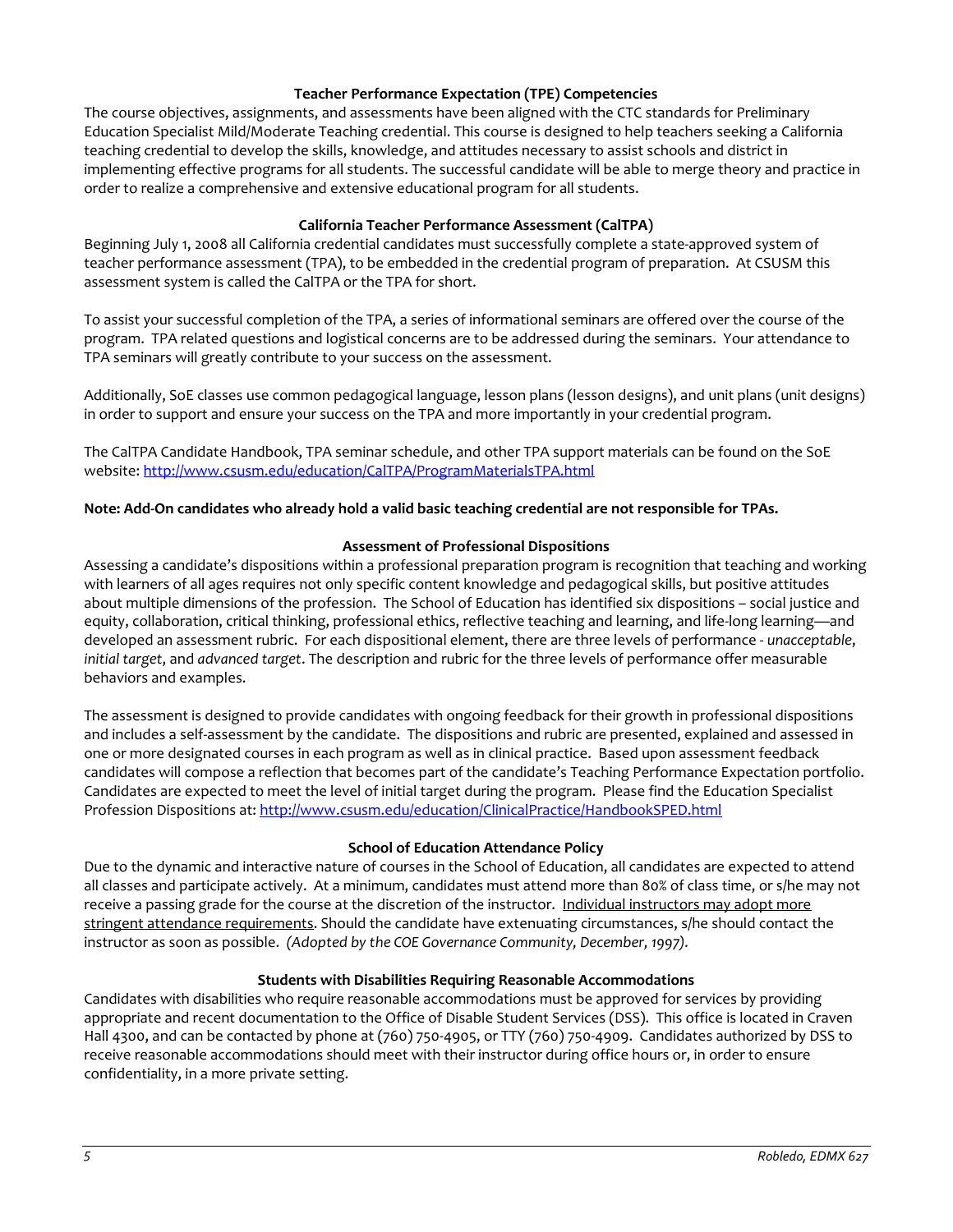# **All University Writing Requirement**

The California State University maintains a Graduation Writing Assessment Requirement (GWAR) for master's candidates. This requirement must be achieved prior to Advancement to Candidacy. A master's candidate will satisfy the graduate writing requirement by receiving a passing score on a written product as assessed with the GWAR rubric. Toward the goal of providing opportunity for graduate students in the School of Education to satisfy the writing requirement, papers in graduate classes are expected to adhere to writing and format style guidelines described in the sixth edition of the Publication Manual of the American Psychological Association (aka, APA Manual). This manual is a required across all graduate-level (600-level) courses.

# **CSUSM Academic Honesty Policy**

<span id="page-5-0"></span>"Students will be expected to adhere to standards of academic honesty and integrity, as outlined in the Student Academic Honesty Policy. All written work and oral presentation assignments must be original work. All ideas/materials that are borrowed from other sources must have appropriate references to the original sources. Any quoted material should give credit to the source and be punctuated with quotation marks.

Students are responsible for honest completion of their work including examinations. There will be no tolerance for infractions. If you believe there has been an infraction by someone in the class, please bring it to the instructor's attention. The instructor reserves the right to discipline any student for academic dishonesty in accordance with the general rules and regulations of the university. Disciplinary action may include the lowering of grades and/or the assignment of a failing grade for an exam, assignment, or the class as a whole."

Incidents of Academic Dishonesty will be reported to the Dean of Students. Sanctions at the University level may include suspension or expulsion from the University.

## **Plagiarism:**

As an educator, it is expected that each candidate will do his/her own work, and contribute equally to group projects and processes. Plagiarism or cheating is unacceptable under any circumstances. If you are in doubt about whether your work is paraphrased or plagiarized see the Plagiarism Prevention for Students website [http://library.csusm.edu/plagiarism/index.html.](http://library.csusm.edu/plagiarism/index.html) If there are questions about academic honesty, please consult the University catalog.

Plagiarism of any type will result in a failing grade. All work in this course must be the original work of the credential candidate. Scanning of student work via TurnitIn™ software may be used to verify student authorship and accurate citation of copyrighted materials or thoughts, ideas, and/or work of others. The instructor may require that some assignments in the course be submitted using the built in TurnitIn™ software feature. Students making unauthorized copies of copyrighted materials or microcomputer software will receive a failing grade.

## **Other Professional and Administrative Requirements:**

- 1. Use "Person-first" language (e.g., "Student with Down Syndrome" rather than "Down Syndrome student") must be used throughout all written and oral assignments and discussions.
- 2. Word-process all written documents. Be sure to keep an electronic copy of all of your work including Cougar Courses postings. Also, you will want these copies for your records and professional portfolio.
- 3. Always write in a professional voice. Be sure to avoid abbreviations, contractions, and slang. Write out acronyms on first appearance - such as Individualized Education Program (IEP).
- 4. Examine Moodle at least twice weekly for messages and newly posted materials and resources. Download materials needed for each class prior to class and bring to class all required resources.
- 5. Complete and post all assignments on the due dates for full credit. If you have extraordinary circumstances that impact completion of your assignments, please inform the instructor.
- 6. Participate in class discussions and group activities and demonstrate positive interpersonal skills with classmates and guests. Participation points are assigned on the basis of participation, collegiality, collaborative effort, and professionalism in interactions with fellow students, the instructors and guests.
- 7. If you are to miss class, be sure to select a class "buddy" to ensure that you receive handouts and information when you must miss class. You may wish to have the following: Buddy: E-mail: Phone#: Phone Phone E-mail: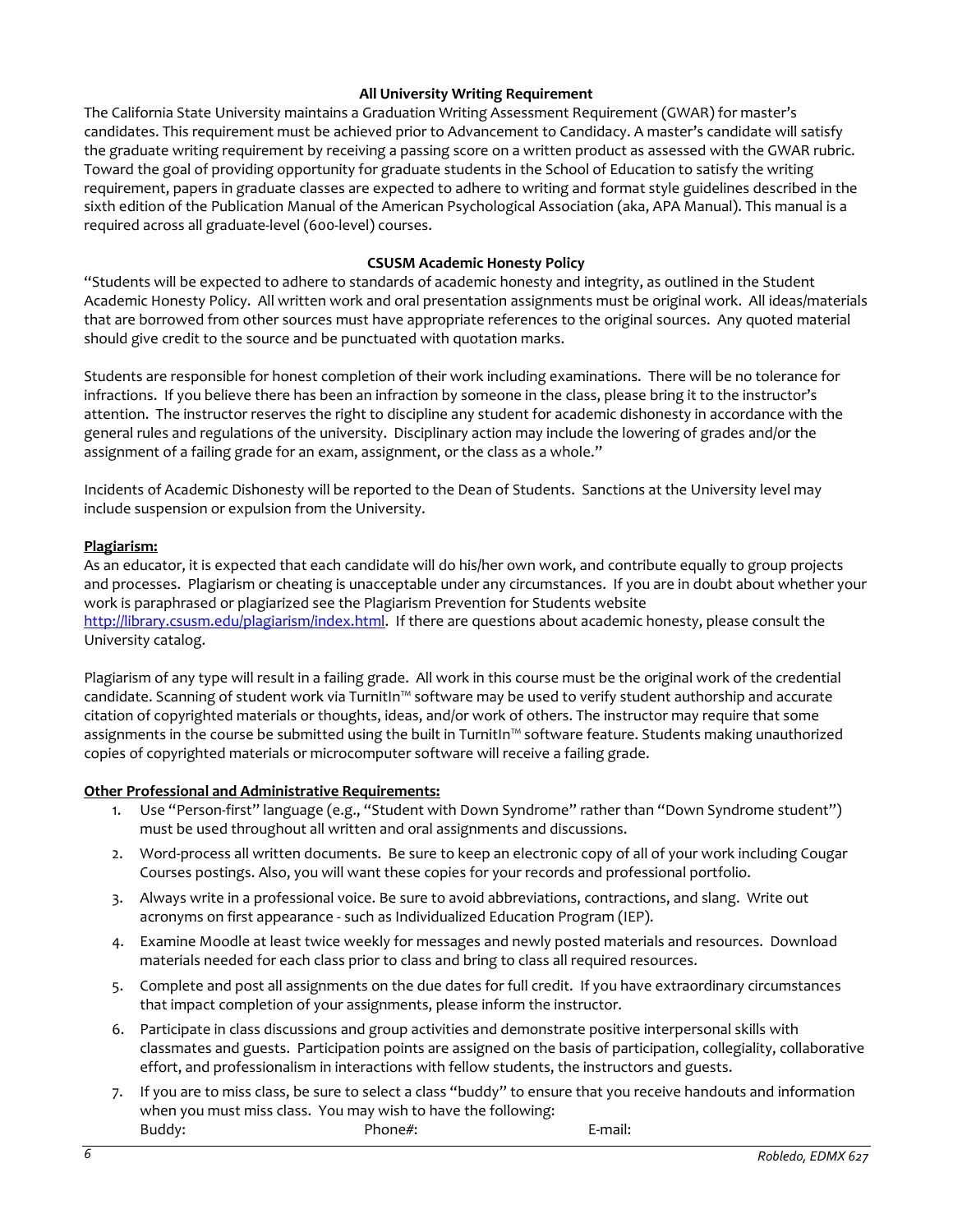# **Use of Technology:**

Candidates are expected to demonstrate competency in the use of various forms of technology (i.e. word processing, electronic mail, Moodle, use of the Internet, and/or multimedia presentations). Specific requirements for course assignments with regard to technology are at the discretion of the instructor. Keep a digital copy of all assignments for use in your teaching portfolio. All assignments will be submitted online, and some will be submitted in hard copy as well. Details will be given in class.

# **Electronic Communication Protocol:**

Electronic correspondence is a part of your professional interactions. If you need to contact the instructor, e-mail is often the easiest way to do so. It is my intention to respond to all received e-mails in a timely manner. Please be reminded that e-mail and on-line discussions are a very specific form of communication, with their own nuances and etiquette. For instance, electronic messages sent in all upper case (or lower case) letters, major typos, or slang, often communicate more than the sender originally intended. With that said, please be mindful of all e-mail and on-line discussion messages you send to your colleagues, to faculty members in the School of Education, or to persons within the greater educational community. All electronic messages should be crafted with professionalism and care. Things to consider:

- Would I say in person what this electronic message specifically says?
- How could this message be misconstrued?
- Does this message represent my highest self?
- Am I sending this electronic message to avoid a face-to-face conversation?

<span id="page-6-0"></span>In addition, if there is ever a concern with an electronic message sent to you, please talk with the author in person in order to correct any confusion.

| <b>Course Requirements and Grading Standards</b> |  |
|--------------------------------------------------|--|
|                                                  |  |

| Assignments                                                 | <b>Notes</b>                                                                            | <b>Points</b> |
|-------------------------------------------------------------|-----------------------------------------------------------------------------------------|---------------|
| Session Participation                                       | 2 point per full day session; 1 point per evening session                               | 16            |
| Eco Map and Report                                          | Report on personal ecological systems with your own<br>quilt square for the Class Quilt | 8             |
| Practice Administration of Woodcock-<br>Johnson Achievement | Submit protocols and written response                                                   | 8             |
| Instrument Review Report and Share<br>Fair                  | Post review on Moodle and present to class                                              | 8             |
| Progress Monitoring & Task Analysis                         | Observation report and task analysis                                                    | 20            |
| Assessment Case Study:                                      |                                                                                         | 25            |
| <b>Observation for Assessment</b>                           | 2 points                                                                                |               |
| Case Study                                                  | 10.5 points                                                                             |               |
| IEP Meeting Preparation Plan                                | 10.5 points                                                                             |               |
| <b>Professional Presentation</b>                            | 2 points                                                                                |               |
| <b>Web-Based Instruction Activities</b>                     | Three $@$ 5 points                                                                      | 15            |
| <b>Maximum Total Points:</b>                                |                                                                                         | 100           |

# **ASSIGNMENT POINT DISTRIBUTION, GRADING SCALE, AND DESCRIPTONS**

## **Grading Scale**

| $93\% = A$ | $90\% = A$ - | $87\% = B +$ | $83\% = B$ | $80\% = B$ -                                                                                            | 78% = C+ |
|------------|--------------|--------------|------------|---------------------------------------------------------------------------------------------------------|----------|
|            |              |              |            | A grade of C+ or better is required for a course to count toward a credential. Points below $77\%$ = F. |          |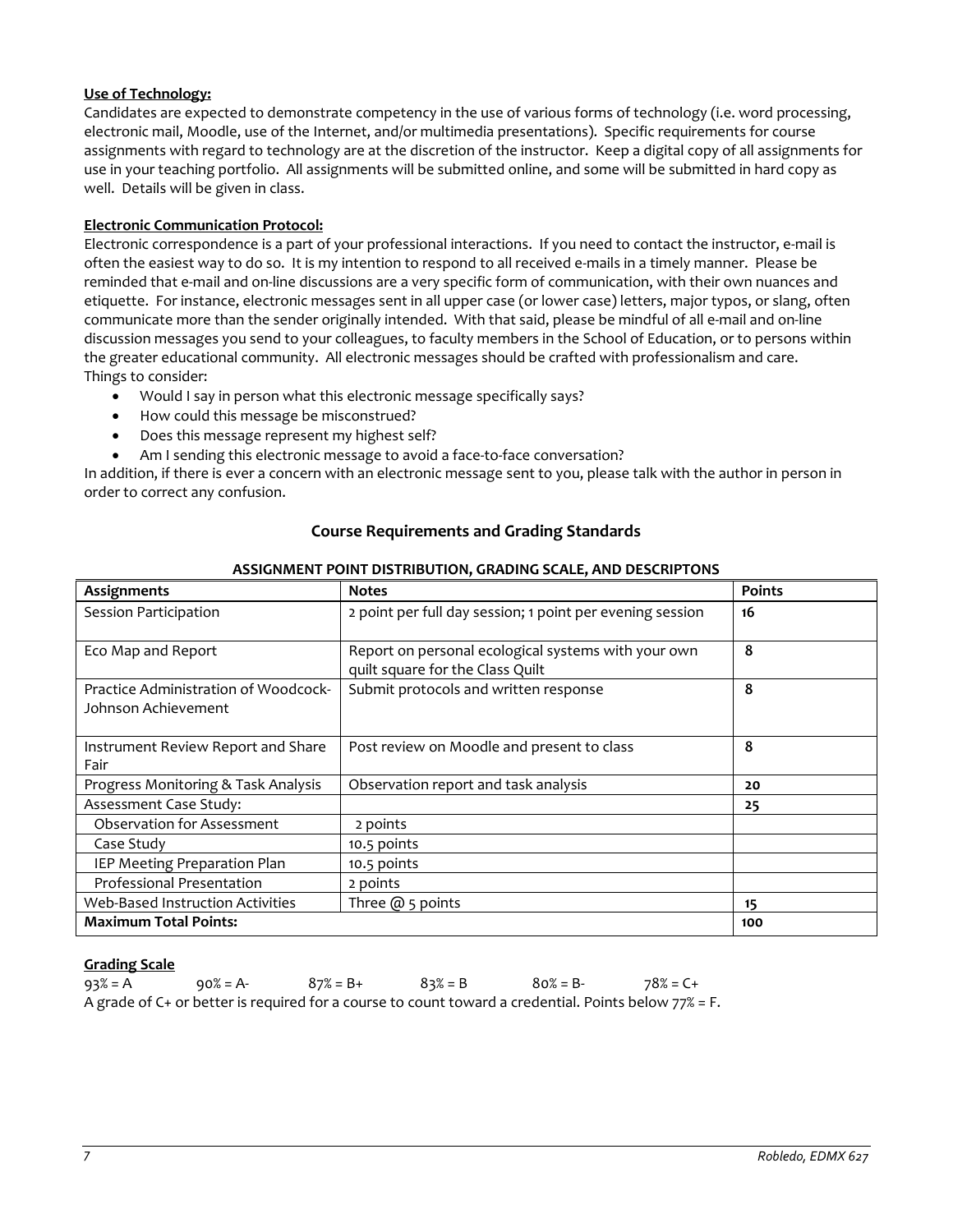# **In-Class and Online Participation (16 points maximum)**

Regular, punctual attendance is critical and expected in the teaching profession. Because this class is participatory in nature, the experiences and discussions are difficult to recreate. Additionally, it is important that each class member have the opportunity to exhibit collaborative teaming and participatory behavior. Participation points are assigned based upon the following criteria: collaborative cooperation in all face-to-face and web-based classes and group assignments; enthusiasm for the content and activities; respect for speakers; patience and flexibility with the technology; appropriate use of all assessment materials.

# **Ecological Design Map and Reflective Paper: (Individual, 8 points total).**

Candidates learn about Urie Brofenbrenner's work on systems theory of development across the life span and understanding children/learner behaviors. During this process, each candidate creates an individual Ecological Design Map of their own. Examples of past maps will be shared. This is an individual creative assignment. Each candidate also composes a 3-4 page reflective paper explaining her/his Ecological Design Map.

## **Practice Administration of the Woodcock Johnson III: (Individual, 8 points)**

Requirement is to practice administering the WJIII to another classmate and share out as whole group. The format for reporting is found at the end of this syllabus. You must submit your protocols with your written summary (paper = 5 points, completed protocols = 5 points).

# **Instrument Review and Instrument Fair: (Individual, 8 points)**

Each candidate selects and reviews a commercially available educational assessment instrument and writes a guide for the use and interpretation of the instrument. All reviews are posted for classmates on Moodle and are shared with classmates in a live class, so that each member of the class has a composite set of commonly used assessments. Participation in the Instrument Fair with the instrument is required (paper = 4 points; instrument presentation = 4 points).

# **Progress Monitoring and Task Analysis Project: (Individual, 20 points)**

Candidates will observe a classroom, selected by the instructors, that supports students with moderate/severe disabilities, to observe data collection and progress monitoring in action. Candidates will observe on-site for at least 2 hours. Based on this observation candidates will complete an observation narrative and create a task analysis. A sign-up sheet for observation dates and times will be provided in class. Components of project include:

1) Observation Report (10 points)

2) Task Analysis (10 points)

(See Progress Monitoring and Task Analysis Project at the end of the syllabus.)

# **Assessment Case Study: (Individual, 25 points)**

Each candidate selects and conducts this comprehensive assessment case study for a student who is eligible for special education or who is being referred for an initial assessment for consideration for special education services. A detailed grading rubric will be provided in class. This assignment has three components:

- 1) Observation for Assessment (2 points)
- 2) Case Study Report (10.5 points)
- 3) IEP Meeting Preparation Plan (10.5 points)
- 4) Professional Presentation (2 points)

(See assignment report templates at the end of the syllabus.)

## **Web-Based Instruction Activities and Reflections: (Individual, 15 points - 3 at 5 points each)**

WBI #1: Response to Intervention, Learning Disability Determination (5 points)

WBI #2: Autism Spectrum Disorder, Assessment, and Social Thinking (5 points)

WBI #3: Examination of California testing: STAR, CAHSEE, CMA, and CAPA Requirements (5 points)

- **Post response to the WBI prompts by the due date listed on the course schedule through Turn-It-In on Moodle.**
- **Use professional and respectful person-first language at all times.**
- **All activities/reflections must be at least 3 pages in length, double-spaced, 12-point font, 1 inch. margins.** *Please do not write out the prompt on your submission.*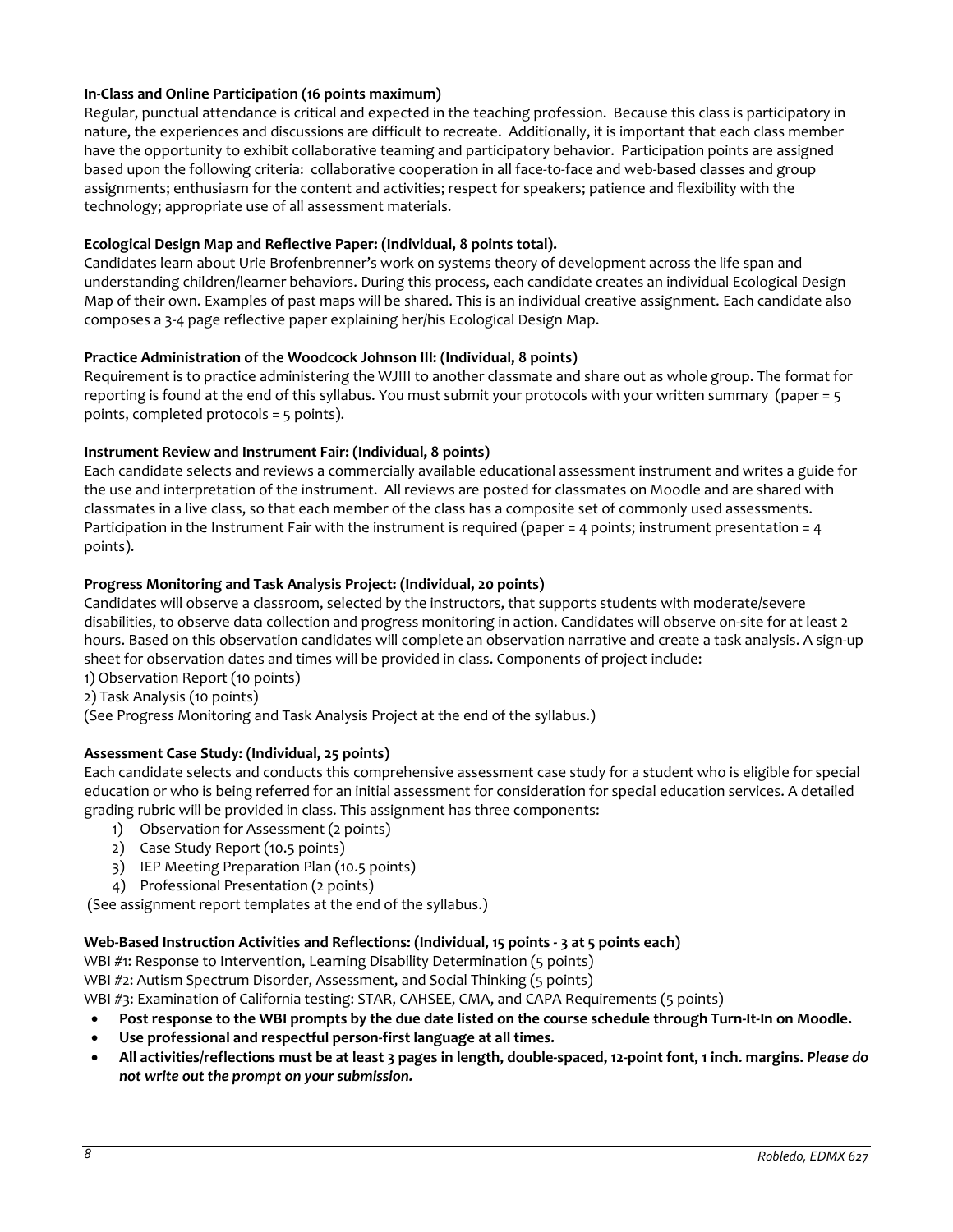# **COURSE SCHEDULE The instructors reserve the right to modify the schedule**.

<span id="page-8-0"></span>

| <b>Session</b>            | <b>Topic</b>                                                                                                                                                                                                                                                                                                                              | Reading                          | <b>Assignments Due</b>                                                     |
|---------------------------|-------------------------------------------------------------------------------------------------------------------------------------------------------------------------------------------------------------------------------------------------------------------------------------------------------------------------------------------|----------------------------------|----------------------------------------------------------------------------|
| 8/28                      | Introduction to Course<br>Ecological Systems Theory and<br>Person-Centered Planning<br>Foundational Concepts in Assessment<br>Methods of Assessment                                                                                                                                                                                       | Syllabus<br>P&G 1-2<br>S&B 3     |                                                                            |
| 9/4                       | Intro: Assessment Case Study<br>Psychometrics<br>Sharing of Ecological Quilt Square                                                                                                                                                                                                                                                       | P&G 3-5                          | <b>Ecological Paper Due</b>                                                |
| 9/11                      | Pre-Referral, RTI, Referral, Timelines, and Multidisciplinary<br>Teams<br>Determining Eligibility                                                                                                                                                                                                                                         | P&G 8, 16, 18                    | WBI#1 Due                                                                  |
| 9/18                      | Intro: Progress Monitoring and Task Analysis Project<br>Progress Monitoring<br><b>Behavioral Data Collection</b><br><b>Task Analysis</b>                                                                                                                                                                                                  | S&B 4-5                          |                                                                            |
| 9/25                      | Woodcock Johnson III Practice Administration<br>Tests of Academic Achievement and Assessments of<br>Intelligence                                                                                                                                                                                                                          | P&G 9-10                         | <b>WJIII Report Due</b>                                                    |
| 10/2                      | Autism Spectrum Disorder and Assessment; Screening<br>and Educational Diagnosis; Social Skills Assessment<br>Strategies                                                                                                                                                                                                                   | Moodle -<br>Kluth Ch.1<br>S&B 11 | WB1#2 Due                                                                  |
| 10/9                      | Special Guest Speaker: Jan Israel, School Psychologist<br>Assessments of Behavior:<br>Adaptive Behavior, Vineland Adaptive Behavior Scales,<br>Berry VMI, FBA/FAA<br>Special Guest Speaker: Dr. Lori Heisler<br>Assessments of Speech and Language:<br>Peabody Picture Vocabulary Test 3; Test of Auditory<br>Comprehension of Language 3 | P&G 11, 12, 13                   | <b>Progress Monitoring and Task</b><br><b>Analysis Due</b>                 |
| 10/30                     | <b>NO CLASS</b>                                                                                                                                                                                                                                                                                                                           |                                  | <b>Observation for Case Study and</b><br><b>Parent Permission Slip Due</b> |
| 11/22<br>$5:00 -$<br>7:00 | Instrument Fair<br>Writing Comprehensive Reports and Goals Based on<br>Assessment                                                                                                                                                                                                                                                         | P&G 17                           | <b>Instrument Fair Due</b><br>WBI#3 Due                                    |
| 12/6<br>$5:00 -$<br>7:00  | Assessment Case Study SHARE<br><b>Course Evaluations</b>                                                                                                                                                                                                                                                                                  |                                  | <b>Assessment Case Study Due</b>                                           |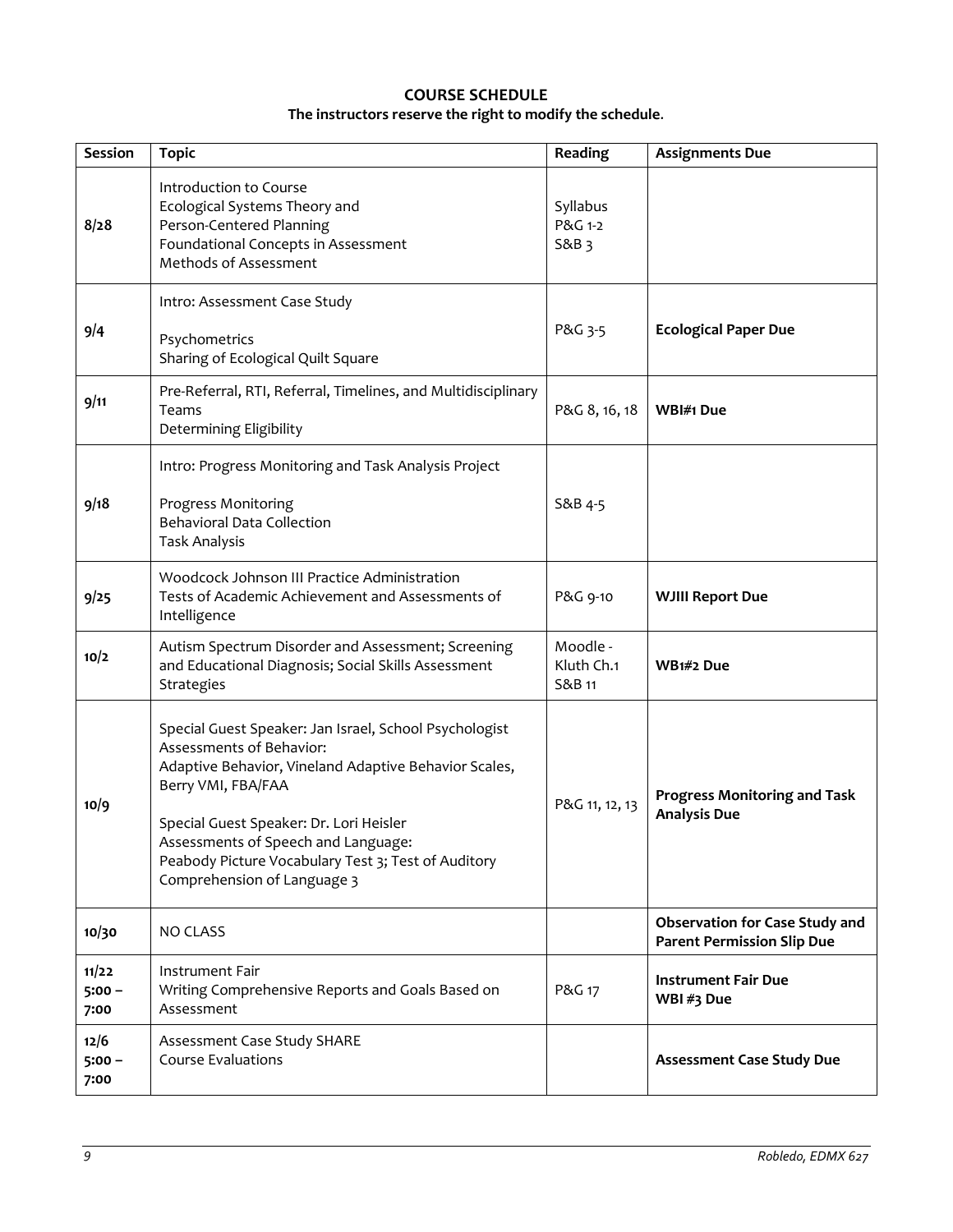## **ASSIGNMENT DETAILS AND TEMPLATES**

# **Ecological Reflective Paper Ecological Design Map (8 points)**

- <span id="page-9-0"></span>1. Create your own Ecological Design Map. Examples of past Design Maps will be available in class
- 2. Ecological Systems Self Report. Based upon your reflection and creation of your Ecological design map, write a three - four page paper reflecting upon the following.
	- a. Write a description of each of the ecosystems in your map and their importance to you. This should take about two pages, one long paragraph for each subsystem.
	- b. Write a paragraph about any significant interactions/events within the system(s) across time (Chrono) or any significant points you wish to share.
	- c. Write a 3-paragraph reflection on how this experience helps you in better understanding and accepting differences in culture, cultural heritage, ethnicity, language, age, religion, social economic status, gender identity/expression, sexual orientation, and abilities and disabilities of individuals.
	- d. Discuss how this assignment has enabled you to recognize the potential influence of varying cultural factors and practices on development.

# **WJIII Practice Administration Lab Sheet (8 points)**

#### **Team Members**: \_\_\_\_\_\_\_\_\_\_\_\_\_\_\_\_\_\_\_\_\_\_\_\_\_\_\_\_\_\_\_\_\_\_\_\_\_\_\_\_\_\_\_\_\_\_\_

Assume the person you are testing is a  $6<sup>th</sup>$  grader performing at approximately a  $3<sup>rd</sup>$  grade level. Administer **all** subtests of WJIII (except Handwriting). Choose one subtest to describe in this Lab Sheet. Papers are due at end of class session.

# **Name of Subtest:**

# **Brief description of subtest**

*(Example: Letter-Word Identification: naming letters and reading words aloud from a list)*

## **Timed Test? If so, what is length of time?**

**Basal/Ceiling? If so, what is basal/ceiling? …3 in a row or 6 in a row?** 

**Do you need to complete a page due to visual stimulus after student reaches ceiling?** 

**Were suggested starting points provided and if so, do you feel they were appropriate? If not, please explain.**

**Provide a brief description of how subtest is administered.**

**How is subtest scored?**

**Problems or concerns with ease of administration? … use of materials? …maintaining an objective demeanor?**

**Reflection on this Practice Administration Lab.** One paragraph per team member on how this assignment and in-class training has provided you the opportunity to acquire the knowledge and skills necessary to assess students in a comprehensive manner.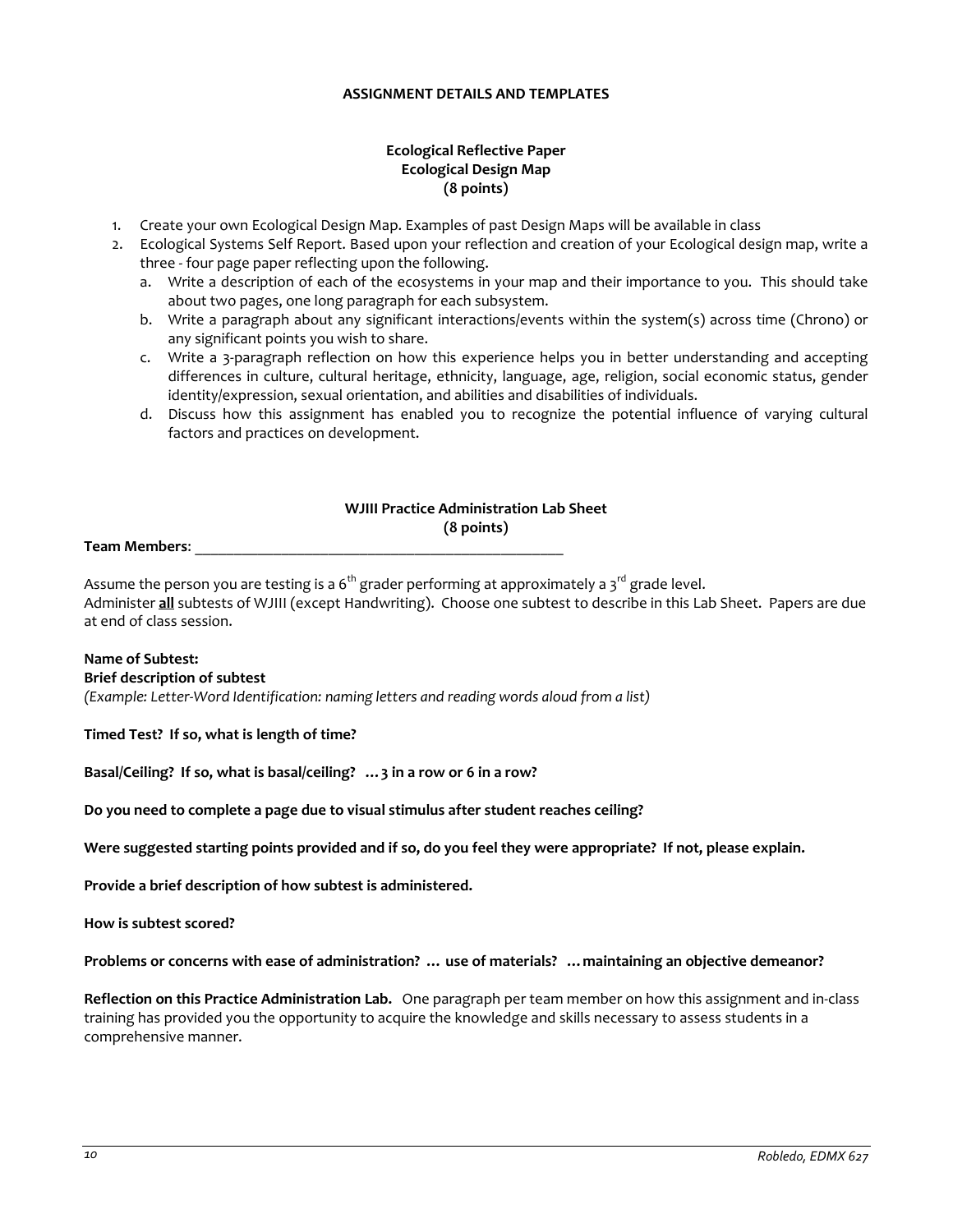# **Instrument Review Report and Share Fair (8 points)**

## <span id="page-10-0"></span>**REPORT TEMPLATE:**

#### **Name:**

# **Title of Instrument:**

Publisher, website, address, phone, edition(s) or forms, cost if known

#### **Technical Overview:**

Components, uses, derived scores, item development

#### **Standardization:**

Standardization sample(s), and any sub-groups or special samples, norm development, were individuals with disabilities, or those learning a second language in the sample?

#### **Administration of the Instrument:**

Time, qualifications of evaluator, method: interview or direct administration, giving instructions, completing forms, giving credit for direct administration items, adaptations allowed.

#### **Interpreting Performances and Clinical Judgment of Results:**

Scores available, characteristics of scores and how they can be used, partial credit if allowed.

For what group of learners would the results from this instrument be considered accurate? Would results be appropriate for individuals with disabilities or second language learners?

Are there learners for whom conditions of the environment must be modified before administration of the instrument and its components?

How could one consider the results of this instrument as a component of a battery of measures?

#### **Writing Prompt:**

Write 3-4 paragraphs reflecting how this experience increases your skill in evaluating, selecting, administering and interpreting assessment devices.

#### **SHARE FAIR:**

In class you will present your assessment tool. Please bring the assessment tool to class to show your classmates. Your presentation should be no more than 5 minutes. Focus on the pros and cons of your assessment tool.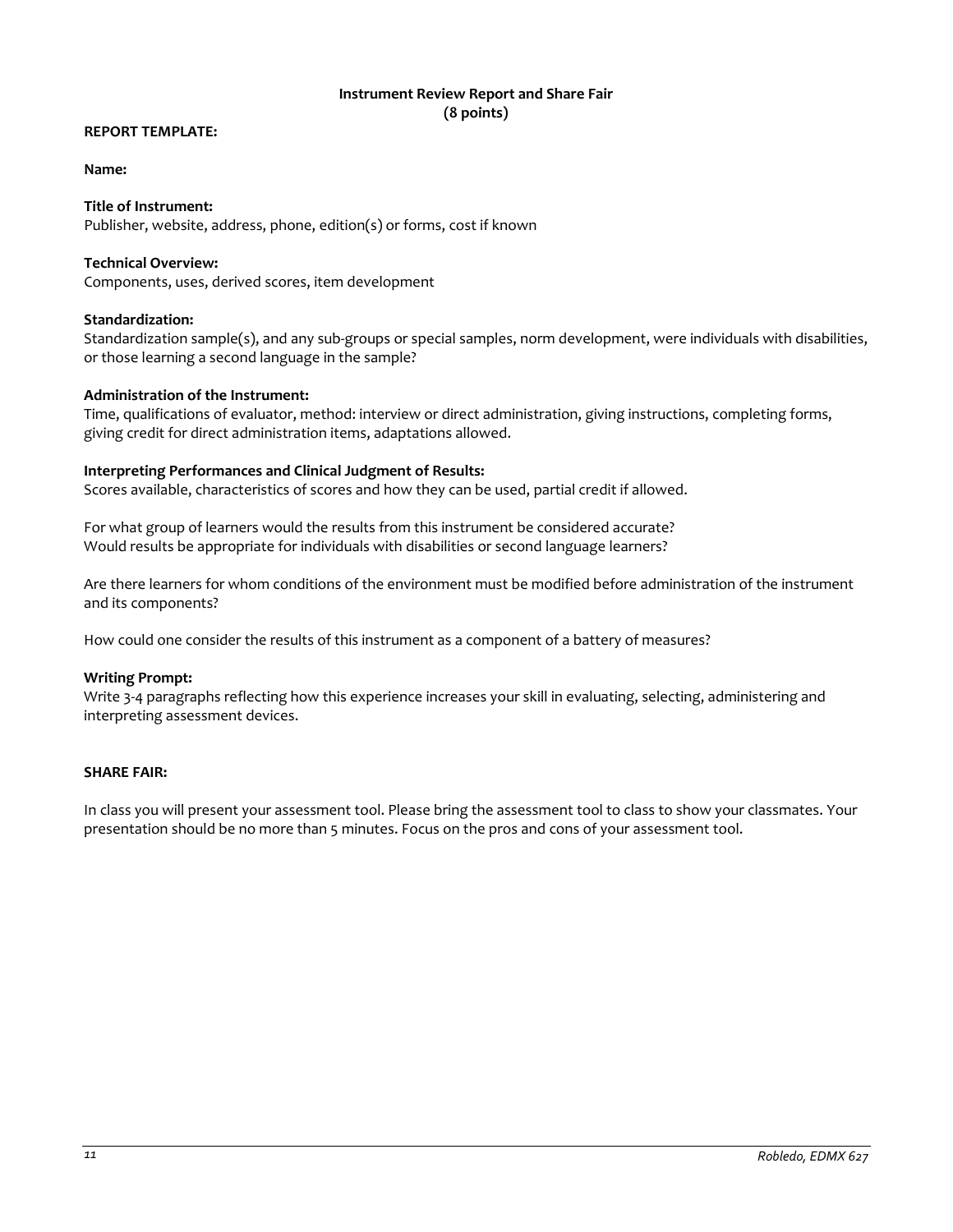## **Web-Based Instruction Activities and Reflection (15 points maximum, 3 activities at 5 points each)**

# <span id="page-11-0"></span>**WBI #1: Response to Intervention (RTI)**

The underlying theory of RTI is to identify and provide appropriate interventions (in the general education classroom) to struggling students. If implemented properly, these interventions could help these students solve their learning problems and perhaps avoid special education placement. Your assignment is to read the RTI e-book provided on Moodle and summarize your many learnings from this text. This reflection must be 3 pages.

# **WBI #2: Autism Spectrum Disorder and Assessment**

Read Kluth Chapter 1 (posted on Moodle) – Defining Autism and respond to the following questions: 1. Discuss three ways in which in the characteristics of individuals with ASD may affect the assessment process and selection of assessment procedures. Your response must evidence understanding of Kluth Ch. 1. 2. Discuss several ways that assessment procedures might be modified for students with ASD. Why might you use such procedures?

Read the chapter, *ACT ONE - Two Perspectives on Social Thinking* (posted on Moodle). First read Temple Grandin's *Scene 1: My World is What I do*. Then read Sean Barron's *Scene 2: A Different Perspective on Social Awareness*. 1.Compare and contrast their perspectives on social thinking in ASD. This reflection should be at least 3 pages.

# **WBI #3: STAR, CAPA, CAHSEE, CELDT, CMA**

Explore all the sites listed below and the testing programs contained in those sites.

1. Write a 3-4 paragraph reflection which demonstrates your knowledge of required statewide assessments and ability to plan for and participate in these state-mandated accountability measures.

2. Write a 3-4 paragraph essay that explains your views on students with disabilities taking part in required statewide assessments such as the CST, CMA, CAPA, CELDT and CAHSEE.

STAR CA State Testing and Reporting http://www.cde.ca.gov/ta/tg/sr/index.asp CAP[A http://www.cde.ca.gov/ta/tg/sr/capa.asp](http://www.cde.ca.gov/ta/tg/sr/capa.asp)  <http://www.cde.ca.gov/ta/tg/sr/participcritria.asp> <http://www.cde.ca.gov/ta/tg/sr/documents/participcriteria.doc> CAHSEE: Ca. High School Exit Exam[: http://www.cde.ca.gov/ta/tg/hs](http://www.cde.ca.gov/ta/tg/hs)  CELDT: Ca. Eng. Lang. Dev. Test[: http://www.cde.ca.gov/ta/tg/el](http://www.cde.ca.gov/ta/tg/el)  CMA: Ca. Modified Assessment: <http://www.cde.ca.gov/ta/tg/sr/cmastar.asp> <http://www.cde.ca.gov/ta/tg/sr/documents/cmaparticipcriteria.doc> <http://www.cde.ca.gov/ta/tg/sr/participcriteria.asp>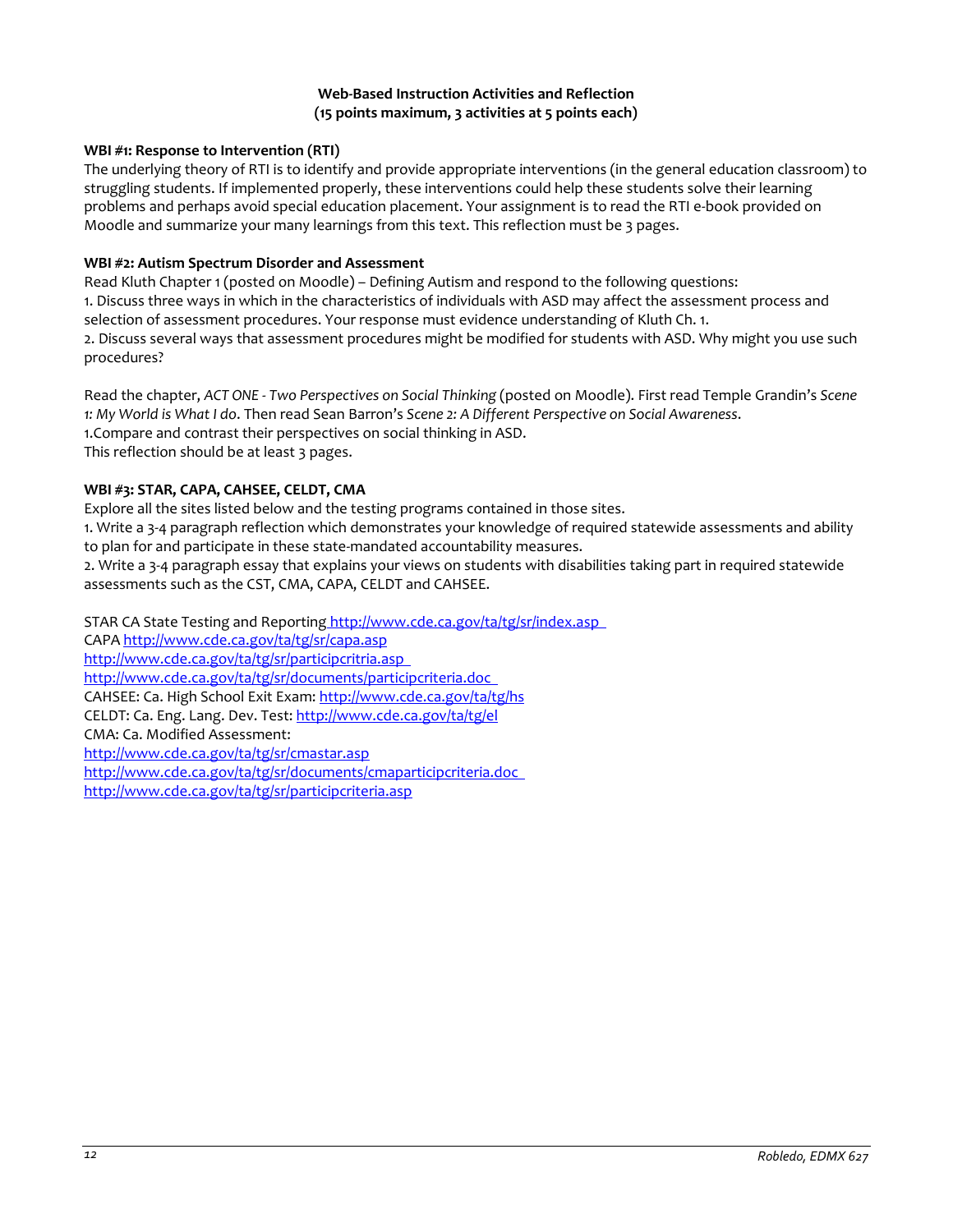# **Progress Monitoring and Task Analysis (20 points)**

<span id="page-12-0"></span>Candidates will observe a classroom, selected by the instructor, which is serving students with moderate/severe disabilities, to observe data collection and progress monitoring in action. Candidates will observe on-site for a half of a school day (2 hours). The following components must be included in your report:

# 1. *Observation Report*: (10 points)

In this section you will summarize and reflect on your observation by addressing the following questions:

- Describe the setting in which you observed.
- Describe the activities/events you observed (activities, materials, teaching methods/approaches, and specialists observed, if applicable).
- Describe the types of data collection/progress monitoring you observed. How often is it collected? How is it analyzed? How does it guide instruction? This section must also include your time sheet signed by the teacher you are observing.

Observation Report must be at least 3 pages.

# 2. *Task Analysis:* (10 points)

As Snell and Brown indicated, "Analyzing a task and breaking it down into teachable steps for a student is not a trivial process." In this section you will be creating a task analysis data collection form based on a student you observed during your observation.

- Based on your observation, select a skill that may be needed for one of the students you observed or chose a skill you observed during your observation. Be sure that it is functional, age-appropriate, and requires multiple components (not a discrete skill).
- Define the target skill simply, including a description of the settings and materials most suited to the natural performance of the task.
- Perform the task yourself and/or observe others performing the task and note the steps involved. Adapt the steps to suit the student's disabilities and skill strengths as best you can.
- Write out the task steps so that steps (a) are stated in terms of observable behaviors; (b) result in visible change in the product or process; (c) are ordered in a logical sequence; (d) are written in second-person singular so that they could serve as verbal prompts (if used); and (e) use language that is not confusing to the student, with the performance details that are essential to assessing performance enclosed in parentheses.
- Develop the task analysis data collection form. See example in Snell and Brown p. 154. For this assignment please include the following components: target skill definition, setting, instructional cue, data collection schedule, probe schedule, materials, criterion, task steps with dates for data collection for baseline, teaching, and probe, recording key, and an area for anecdotal comments.
- Describe the types of prompts you will use to teach this skill and how you will work to fade prompts. (2-3 paragraphs).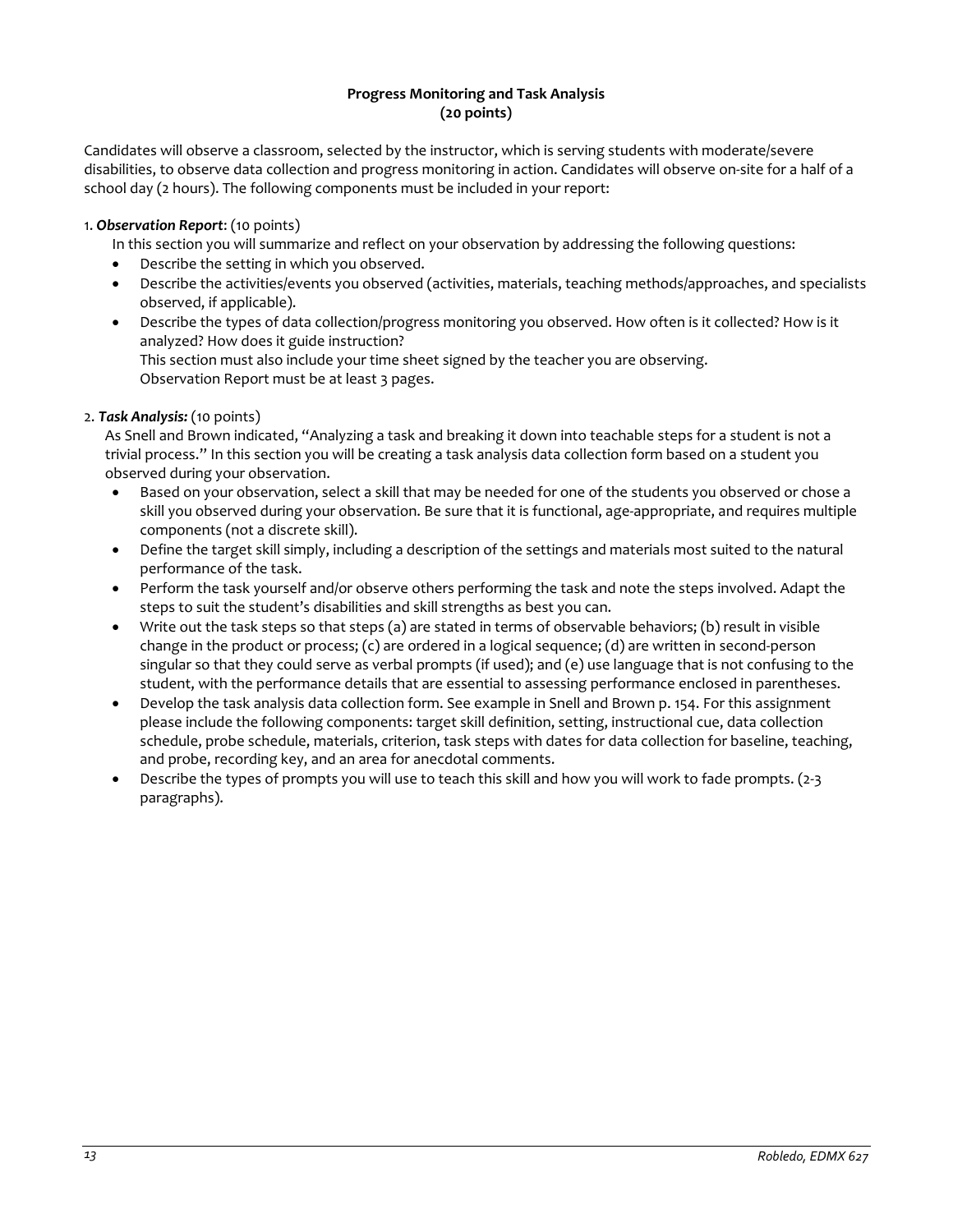# **Assessment Case Study (25 points)**

# <span id="page-13-0"></span>**I.** *OBSERVATION FOR ASSESSMENT REPORT TEMPLATE* **(2 points)**

### **Heading:**

Child's Name: (use a pseudonym) Name: (your name) C.A.: (chronological age) Observation times: Grade:

# **Reason for Assessment:**

Initial referral, triennial review, change of placement, transition, program exit.

#### **Placement:**

Describe current placement and related services provided, summarize previous placements and/or services. Get information from records.

#### **Background Information:**

Provide a brief summary of background information, impact of impairment/disability on development and/or school performance, previous assessment results. Review records (special education file, cum folder, teacher interview) to obtain information.

# **Interactions with Others:**

Discuss interactions with teachers, service providers, assessors, peers, adults, observer, social interactions in the classroom and in other environments (playground, cafeteria, physical education (P.E.), etc.).

### **Present Levels of Performance:**

*Performance in the general education setting(s):* Math, Language Arts, P.E., English Language Development (for 2<sup>nd</sup> language learners), etc.

*Performance in the special setting(s):* SAI, RSP, Learning Centers, speech therapy, physical therapy, occupational therapy, orientation and mobility, etc.

### **Areas in Need of Assessment:**

Based on your observation, review of records, and interview with teacher, *in your opinion*, what do you see as areas in need of assessment: academic, social/emotional (social communication and social understanding/skills), communication (verbal and non-verbal), motor (fine and gross motor; sensory), self-help, vocational/employment, independent living skills, visual and auditory processing, and so forth.

## **Recommendations for Assessment Sessions:**

Based on your observation, review of records, and interview with teacher, describe recommendations for upcoming assessment sessions in the following areas:

- Instrumentation: instrument, subtests, materials
- Set up of assessment environment, number and length of sessions
- Behavior management and/or intervention during assessment process to maintain student engagement
- Need of interpreter to provide support for English Language Learner

## *NOTE:* **This observation report must be completed before conducting any assessments. Be sure to secure parental consent prior to this observation. You must submit the Parent Permission form with your paper.**

## **II.** *CASE STUDY REPORT TEMPLATE* **(10.5 points)**

Note: Write in complete sentences, this is a narrative report, no outlines please.

# **1. HEADING** Child's Name: (fictitious) Evaluator's Name: Age: Child's Placement: (SDC, RSP, etc.) Grade of Placement: Case of Evaluation:

# **2. BACKGROUND INFORMATION**

Provide one to two thorough paragraphs on the child's background including age, gender, ethnicity, educational background, family systems, previous special services, other notes of interest. Please be sure not to use the child's real name, or that of his/her school building, teachers, or parents.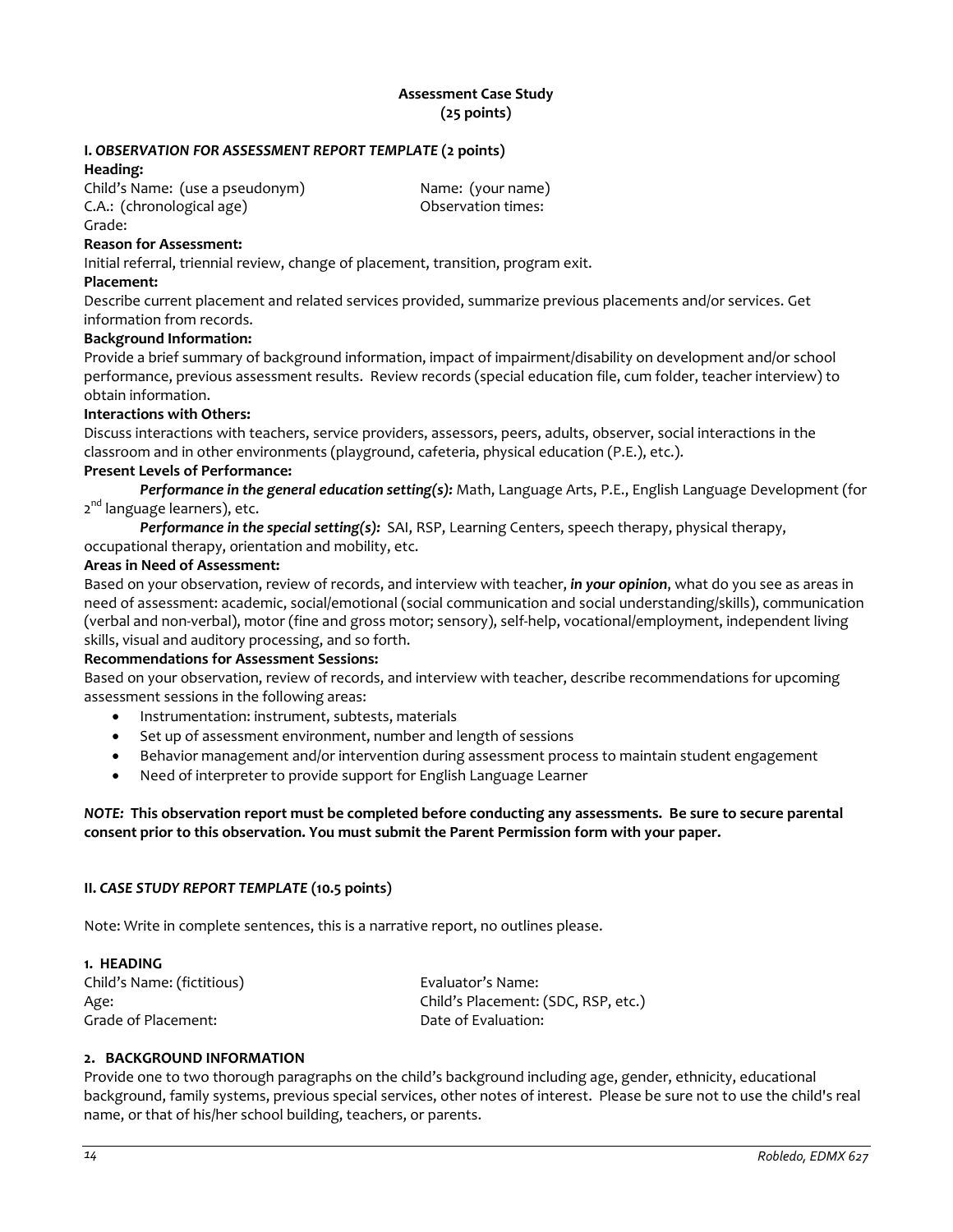# **3. INTERACTIONS WITH THE CHILD:**

Provide one to two paragraphs on your interactions with the child, establishing rapport, responses to your questions, warmth, shyness, verbal expressiveness, accuracy of child's perceptions of your questions, other notes of interest.

# **4. INSTRUMENTATION AND RESULTS OF ASSESSMENT:**

Provide a brief one-paragraph description of **each** instrument used (e.g. title, purpose, name of selected sections and/or subtests administered). Immediately following each descriptor, present the results from that instrument (see example below). You may use a separate table for each instrument similar to this example.

| <b>WOODCOCK JOHNSON R/III</b>     | Year: 1999 | Year: 2002 | Year: 2004 |
|-----------------------------------|------------|------------|------------|
| <b>Letter Word Identification</b> | 50         | 55         | -67        |
| <b>Passage Comprehension</b>      | 45         | 50         | 52         |
| <b>Calculation</b>                | 50         | 55         | 60         |
| <b>Word Attack</b>                | 50         | 52         | 54         |
| <b>Quantitative Concepts</b>      | 33         | 37         | 42         |

# **5. ADDITIONAL SECTIONS AND ALTERNATIVE ASSESSMENTS (not required if not necessary)**

If the child you are assessing has very specific special needs which require specialized instruments, or is low functioning and requires life skills assessment, you may add additional notes or results of specialized assessment procedures. Examples might be proficiency in American Sign Language, Braille skills, or special safety and life skills. Some children may not be able to take formal assessments. One can then do alternative assessment through observation of approach to tasks, adaptation to the environment, safety skills, life skills, use of the senses in learning, and other notes of interest. NOTE: This section might include the California Alternative Performance Assessment (CAPA) for students with significant disabilities. One would need to observe the child's teacher administration and with parent permission.

# **6. INTERPRETATION OF RESULTS**

This is an essential section and the true heart of the process. Employing good clinical judgment, interpret the meaning of the results you have acquired. Be sure to state whether you consider the results accurate, inflated, or deflated and state your reasons. Be sure to indicate how the results should be used in educational planning. Remember, you do not make recommendations about placement (e.g. SED, SDC, RSP, LH, etc.) that is decided in the IEP meeting. However, when you are a district teacher and serving an IEP team in the future, it would be within your purvey to make recommendations about how your results might affect recommended time in general and special ed classrooms, provision of support services, involvement of family and parents and other notes of interest. Remember our goal is inclusion, and integrated services.

## **7. SUMMARY & RECOMMENDATIONS**

This summary may be one to two paragraphs and should include a summary of your results and recommendations. As in the interpretation section above, this is a key component of your report and goes far beyond mere reporting of technical data. In this section, provide a brief summary statement about current levels of function. Then provide more specific and detailed recommendations regarding materials, curricular adaptations, length and duration of specific support services, time in general and special education, behavior management, pre-vocational goals, and other notes of interest.

## **8. LONG TERM GOALS**

Based on the information in all the above sections, compose three IEP long-term goals for the child. These will be restated in your IEP Plan. Goals must include given, learner, observable and measureable behavior and criteria.

## **9. RESPONSE TO THIS PROCESS:**

This is also an essential part of this assignment. In a formal report for the schools, you would not include this section. For this university assignment, your professor wants to read about your response to this process. Please provide at least two paragraphs. Do not skimp on this important section. If you "run out of steam" by this point, put the report aside and re-visit it the next day.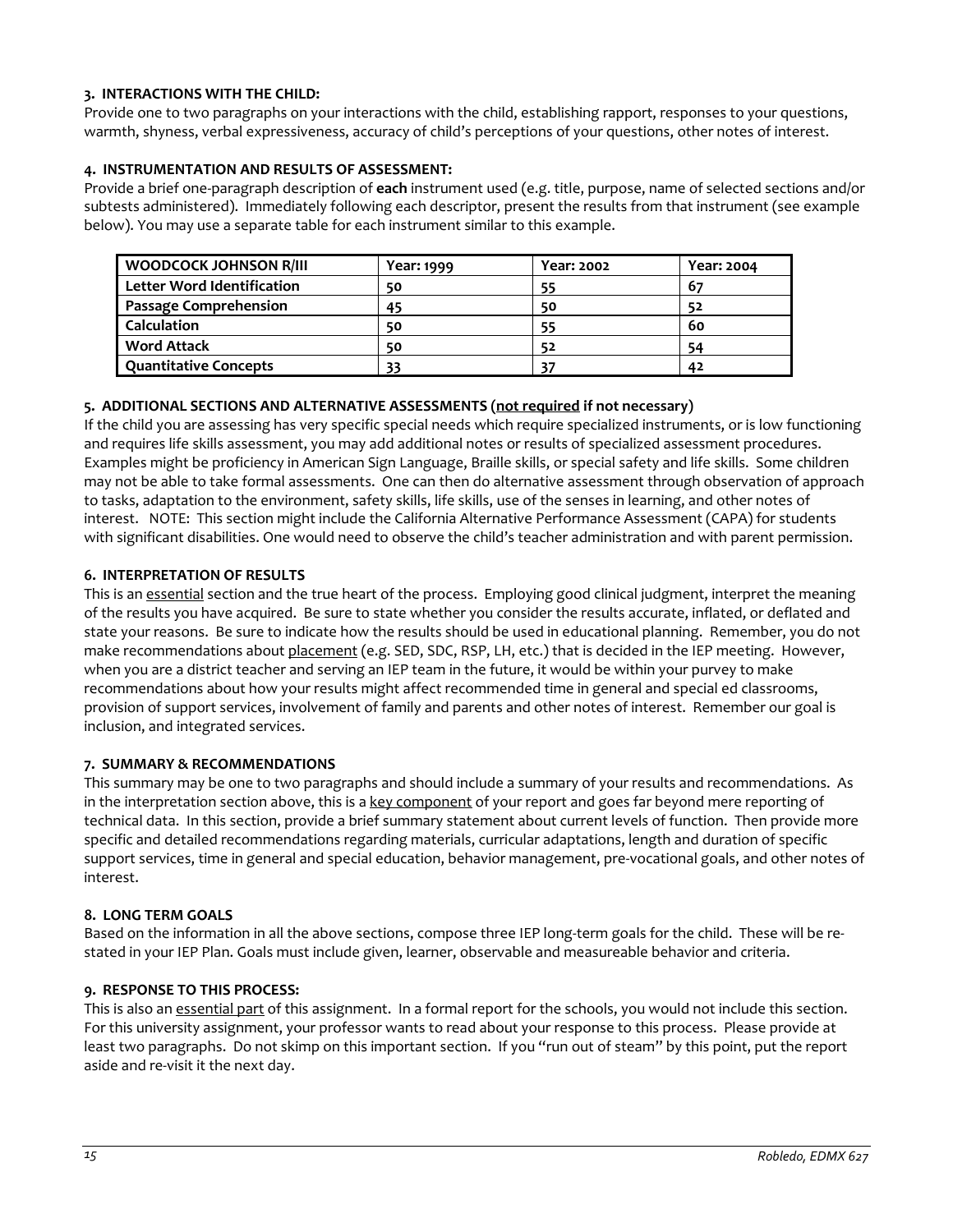# **III.** *IEP MEETING PREPARATION PLAN TEMPLATE* **(10.5 points)**

This assignment helps you prepare your notes and recommendations for an IEP meeting. Always be prepared, and never enter an IEP meeting with forms completed, expecting parents to merely sign off!

### **1. PRESENT LEVELS OF PERFORMANCE:**

Based on information gathered for your case study, discuss student's strengths, preferences and interests. Describe student's present academic levels in Reading, Writing and Mathematics. Address student's communication development, gross/fine motor skills, social/emotional/behavioral development, vocational, and adaptive/living skills.

# **2. SPECIAL FACTORS**

In this section, discuss student need for assistive technology. If the student is an English Learner, consider the language needs of the child as those needs relate to the IEP. If the student's behavior impedes the learning of self or others, specify behavior interventions, strategies, and supports needed.

## **3. ANNUAL GOALS**

Based on information gathered for your case study, write three long term goals for the student. If you use percentages, be sure to provide a logical context for the calculation (8 out of 10 questions for 80%). If you have the child's previous IEP available, be sure to consider previous goals and objectives when formulating yours. These should be presented in list format.

## **4. ACCOMODATIONS/MODIFICATIONS**

Disclose your recommendations for aids, services, program accommodations or modifications and/or supports you believe will enable your students to successfully access curriculum and meet his/her academic goals. Be sure to discuss adaptations for an English learner.

#### **5. SERVICES**

Provide recommendations about continuation or inception and duration of support services. Suggest periods for delivery and work towards integrated delivery of services (not during math, OK during home room, etc.). These services include occupational therapy, adapted physical education, speech/language services, etc.

#### **6. EDUCATIONAL SETTING**

You will make recommendations about placement/changes of placement. These could include continuation of current placement, adaptation of time in general and special education settings, etc.

## **7. FAMILY SUPPORT SERVICES**

Provide one thorough paragraph on the inclusion and collaboration of parents and extended family in the process. This is essential to the entire process! Be sure to incorporate the requests and interests of the parents in your selection of areas assessed, your recommendations for behavior and instructional management, and inclusion of parents in all steps of this process.

## **8. CONSULTATIVE COLLABORATION FOR INCLUSIVE PRACTICE:**

Provide one thorough paragraph regarding supporting this child in the general classroom and curriculum. Provide information on the extent of support needed, tips for the gen. ed. teacher, establishing co-teaching, etc.

#### **9. IEP MEETING AGENDA**

Provide an agenda that would be followed for this child's IEP meeting. This should be in list format. (Template will be provided in class)

**IV. PROFESSIONAL WRITING. (2 points)** Complete report is well written, free of errors, and professionally detailed.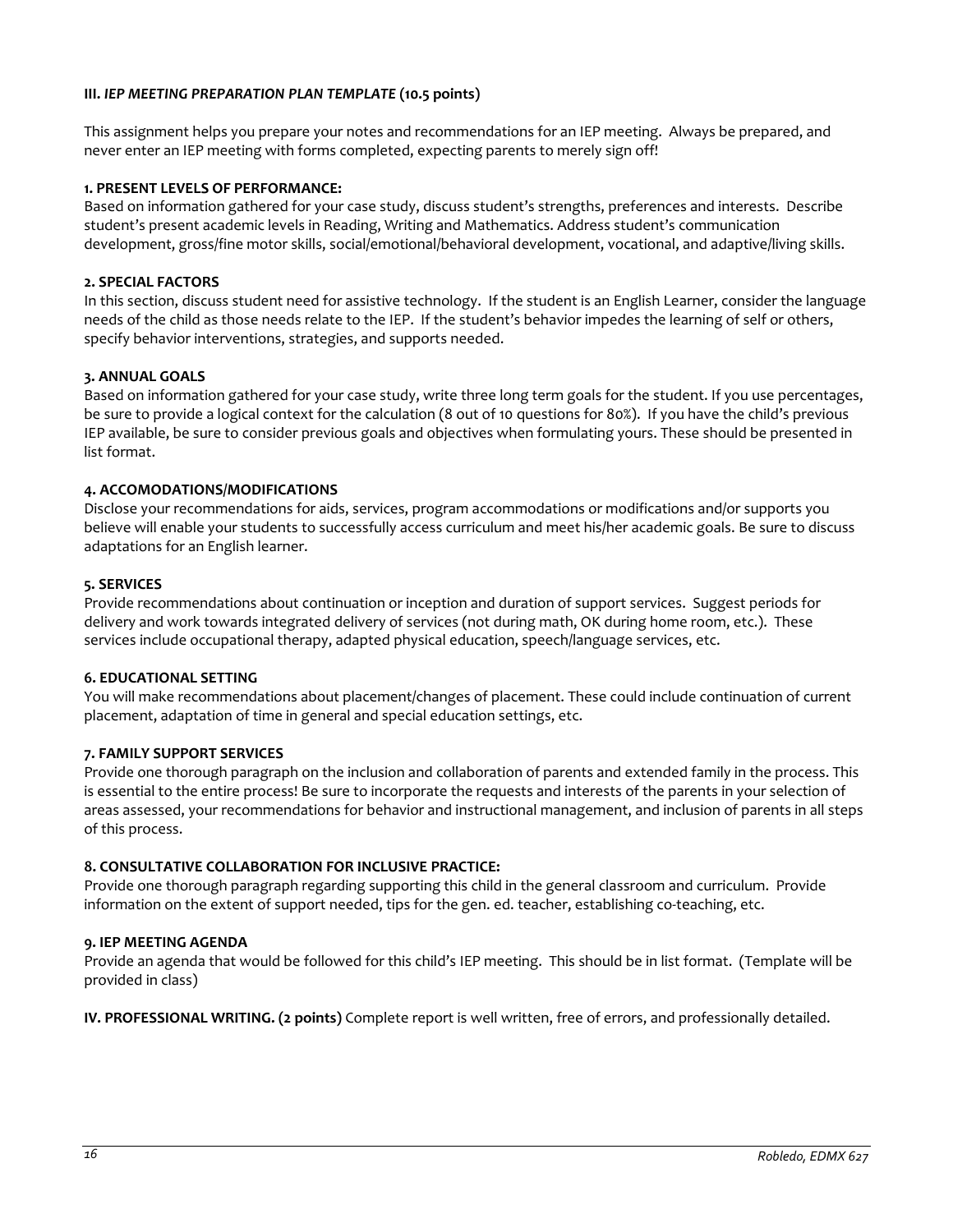<span id="page-16-0"></span>

| Components                                                                                                                                                                                                                                                                                                     | <b>No Submission</b>                                                                  | <b>Does Not Meet</b>                                                                                                                                                                                                                                                                                                                                                                                                                                                           | Approaching                                                                                                                                                                                                                                                                                                                                                                                                              | Meets                                                                                                                                                                                                                                                                                                                                                                                                                        | <b>Exceeds Expectations</b>                                                                                                                                                                                                                                                                                                                                                                                                                                                                    | Score  |
|----------------------------------------------------------------------------------------------------------------------------------------------------------------------------------------------------------------------------------------------------------------------------------------------------------------|---------------------------------------------------------------------------------------|--------------------------------------------------------------------------------------------------------------------------------------------------------------------------------------------------------------------------------------------------------------------------------------------------------------------------------------------------------------------------------------------------------------------------------------------------------------------------------|--------------------------------------------------------------------------------------------------------------------------------------------------------------------------------------------------------------------------------------------------------------------------------------------------------------------------------------------------------------------------------------------------------------------------|------------------------------------------------------------------------------------------------------------------------------------------------------------------------------------------------------------------------------------------------------------------------------------------------------------------------------------------------------------------------------------------------------------------------------|------------------------------------------------------------------------------------------------------------------------------------------------------------------------------------------------------------------------------------------------------------------------------------------------------------------------------------------------------------------------------------------------------------------------------------------------------------------------------------------------|--------|
|                                                                                                                                                                                                                                                                                                                |                                                                                       | <b>Expectations</b>                                                                                                                                                                                                                                                                                                                                                                                                                                                            | <b>Expectations</b>                                                                                                                                                                                                                                                                                                                                                                                                      | <b>Expectations</b>                                                                                                                                                                                                                                                                                                                                                                                                          | (Understands and/or                                                                                                                                                                                                                                                                                                                                                                                                                                                                            | Earned |
|                                                                                                                                                                                                                                                                                                                |                                                                                       | (Requires significant more                                                                                                                                                                                                                                                                                                                                                                                                                                                     | (Demonstrates                                                                                                                                                                                                                                                                                                                                                                                                            | (Meets the expectations as                                                                                                                                                                                                                                                                                                                                                                                                   | performs beyond stated                                                                                                                                                                                                                                                                                                                                                                                                                                                                         |        |
|                                                                                                                                                                                                                                                                                                                |                                                                                       | understanding,                                                                                                                                                                                                                                                                                                                                                                                                                                                                 | understanding but                                                                                                                                                                                                                                                                                                                                                                                                        | stated in component)                                                                                                                                                                                                                                                                                                                                                                                                         | expectations)                                                                                                                                                                                                                                                                                                                                                                                                                                                                                  |        |
|                                                                                                                                                                                                                                                                                                                |                                                                                       | instruction, and/or                                                                                                                                                                                                                                                                                                                                                                                                                                                            | requires additional                                                                                                                                                                                                                                                                                                                                                                                                      |                                                                                                                                                                                                                                                                                                                                                                                                                              |                                                                                                                                                                                                                                                                                                                                                                                                                                                                                                |        |
|                                                                                                                                                                                                                                                                                                                |                                                                                       | experience)                                                                                                                                                                                                                                                                                                                                                                                                                                                                    | coaching or clarification)                                                                                                                                                                                                                                                                                                                                                                                               |                                                                                                                                                                                                                                                                                                                                                                                                                              |                                                                                                                                                                                                                                                                                                                                                                                                                                                                                                |        |
|                                                                                                                                                                                                                                                                                                                | (o)                                                                                   | (1)                                                                                                                                                                                                                                                                                                                                                                                                                                                                            | (2)                                                                                                                                                                                                                                                                                                                                                                                                                      | (3)                                                                                                                                                                                                                                                                                                                                                                                                                          | (4)                                                                                                                                                                                                                                                                                                                                                                                                                                                                                            |        |
| <b>Observation for</b><br><b>Assessment Report:</b><br>Heading, Reason For<br>Assessment, Placement,<br><b>Background Information,</b><br>Interaction with Others,<br><b>Present Levels of</b><br>Performance, Areas in<br>Need of Assessment, and<br><b>Recommendations for</b><br><b>Assessment Sessions</b> | No assignment<br>submitted.<br>Assignment submitted<br>after agreed upon due<br>date. | Partial or incomplete<br>heading, reason for<br>assessment, placement,<br>background information,<br>and interaction with<br>others.<br>Partial or incomplete<br>information in present<br>levels of performance in<br>all areas.<br>Partial or incomplete<br>information in areas of<br>needed assessment.<br>Partial or incomplete<br>information in<br>recommendations for<br>upcoming assessment.<br>Does not use person-first<br>language.<br>Does not use<br>pseudonyms. | Limited information for<br>heading, reason for<br>assessment, placement,<br>background information,<br>and interaction with<br>others.<br>Limited information in<br>present levels of<br>performance in all areas.<br>Limited information in<br>areas of needed<br>assessment.<br>Limited information in<br>recommendations for<br>upcoming assessment.<br>Uses person-first<br>language and<br>pseudonyms consistently. | Complete information for<br>heading, reason for<br>assessment, placement,<br>background information,<br>and interaction with<br>others.<br>Complete information in<br>present levels of<br>performance in all areas.<br>Complete information in<br>areas of needed<br>assessment.<br>Complete information in<br>recommendations for<br>upcoming assessment.<br>Uses person-first<br>language and<br>pseudonyms consistently. | Professionally detailed<br>information for heading,<br>reason for assessment,<br>placement, background<br>information, and<br>interaction with others.<br>Professionally detailed<br>information in present<br>levels of performance in<br>all areas.<br>Professionally detailed<br>information in areas of<br>needed assessment.<br>Professionally detailed<br>information in<br>recommendations for<br>upcoming assessment.<br>Uses person-first<br>language and<br>pseudonyms consistently. |        |
|                                                                                                                                                                                                                                                                                                                |                                                                                       |                                                                                                                                                                                                                                                                                                                                                                                                                                                                                |                                                                                                                                                                                                                                                                                                                                                                                                                          |                                                                                                                                                                                                                                                                                                                                                                                                                              |                                                                                                                                                                                                                                                                                                                                                                                                                                                                                                |        |

# **Rubric for Assessment Case Study**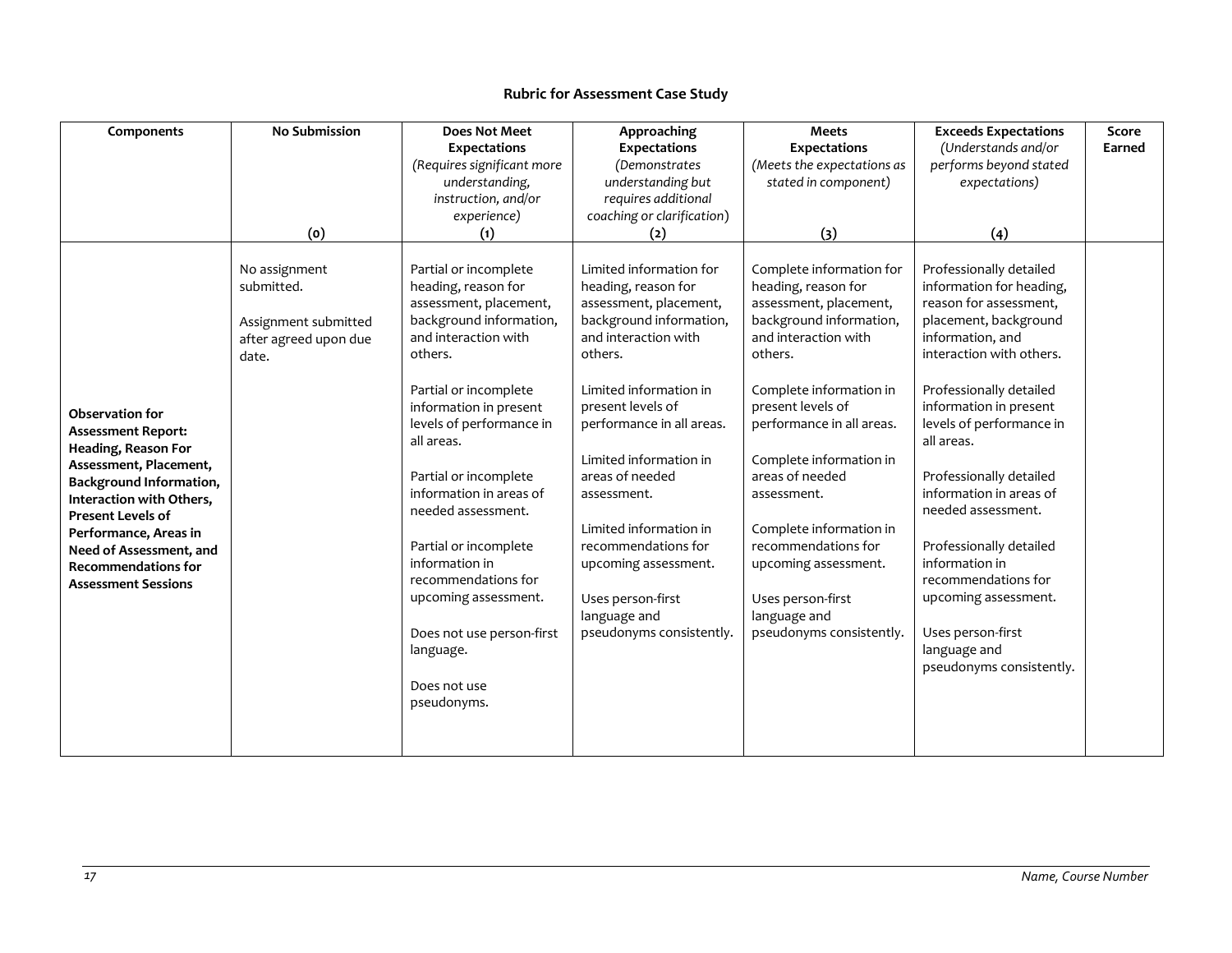| Components                                                                                                                          | <b>No Submission</b>                                                                  | <b>Does Not Meet</b>                                                                                                                                                                                                                                                                                                                   | Approaching                                                                                                                                                                                                                                                                    | <b>Meets</b>                                                                                                                                                                                                                                                                      | <b>Exceeds Expectations</b>                                                                                                                                                                                                                                                                                                          | Score  |
|-------------------------------------------------------------------------------------------------------------------------------------|---------------------------------------------------------------------------------------|----------------------------------------------------------------------------------------------------------------------------------------------------------------------------------------------------------------------------------------------------------------------------------------------------------------------------------------|--------------------------------------------------------------------------------------------------------------------------------------------------------------------------------------------------------------------------------------------------------------------------------|-----------------------------------------------------------------------------------------------------------------------------------------------------------------------------------------------------------------------------------------------------------------------------------|--------------------------------------------------------------------------------------------------------------------------------------------------------------------------------------------------------------------------------------------------------------------------------------------------------------------------------------|--------|
|                                                                                                                                     |                                                                                       | <b>Expectations</b>                                                                                                                                                                                                                                                                                                                    | <b>Expectations</b>                                                                                                                                                                                                                                                            | <b>Expectations</b>                                                                                                                                                                                                                                                               | (Understands and/or                                                                                                                                                                                                                                                                                                                  | Earned |
|                                                                                                                                     |                                                                                       | (Requires significant more                                                                                                                                                                                                                                                                                                             | (Demonstrates                                                                                                                                                                                                                                                                  | (Meets the expectations as                                                                                                                                                                                                                                                        | performs beyond stated                                                                                                                                                                                                                                                                                                               |        |
|                                                                                                                                     |                                                                                       | understanding,                                                                                                                                                                                                                                                                                                                         | understanding but                                                                                                                                                                                                                                                              | stated in component)                                                                                                                                                                                                                                                              | expectations)                                                                                                                                                                                                                                                                                                                        |        |
|                                                                                                                                     |                                                                                       | instruction, and/or                                                                                                                                                                                                                                                                                                                    | requires additional                                                                                                                                                                                                                                                            |                                                                                                                                                                                                                                                                                   |                                                                                                                                                                                                                                                                                                                                      |        |
|                                                                                                                                     |                                                                                       | experience)                                                                                                                                                                                                                                                                                                                            | coaching or clarification)                                                                                                                                                                                                                                                     |                                                                                                                                                                                                                                                                                   |                                                                                                                                                                                                                                                                                                                                      |        |
|                                                                                                                                     | (0)                                                                                   | (1)                                                                                                                                                                                                                                                                                                                                    | (2)                                                                                                                                                                                                                                                                            | (3)                                                                                                                                                                                                                                                                               | (4)                                                                                                                                                                                                                                                                                                                                  |        |
| <b>Assessment Case Study</b><br>Report: Heading,<br><b>Background Information,</b><br>and Interactions with<br><b>Focus Student</b> | No assignment<br>submitted.<br>Assignment submitted<br>after agreed upon due<br>date. | Partial or incomplete<br>information about the<br>focus student.<br>Partial or incomplete<br>information on<br>background information<br>on focus student.<br>Partial or incomplete<br>information describing<br>your interactions with the<br>focus student.<br>Does not use person-first<br>language.<br>Does not use<br>pseudonyms. | Limited information<br>about the focus student.<br>Limited information on<br>background information<br>on focus student.<br>Limited information<br>describing your<br>interactions with the<br>focus student.<br>Uses person-first<br>language and<br>pseudonyms consistently. | Complete information<br>about the focus student.<br>Complete information on<br>background information<br>on focus student.<br>Complete information<br>describing your<br>interactions with the<br>focus student.<br>Uses person-first<br>language and<br>pseudonyms consistently. | Professionally detailed<br>information about the<br>focus student.<br>Professionally detailed<br>information on<br>background information<br>on focus student.<br>Professionally detailed<br>information describing<br>your interactions with the<br>focus student.<br>Uses person-first<br>language and<br>pseudonyms consistently. |        |
|                                                                                                                                     |                                                                                       |                                                                                                                                                                                                                                                                                                                                        |                                                                                                                                                                                                                                                                                |                                                                                                                                                                                                                                                                                   |                                                                                                                                                                                                                                                                                                                                      |        |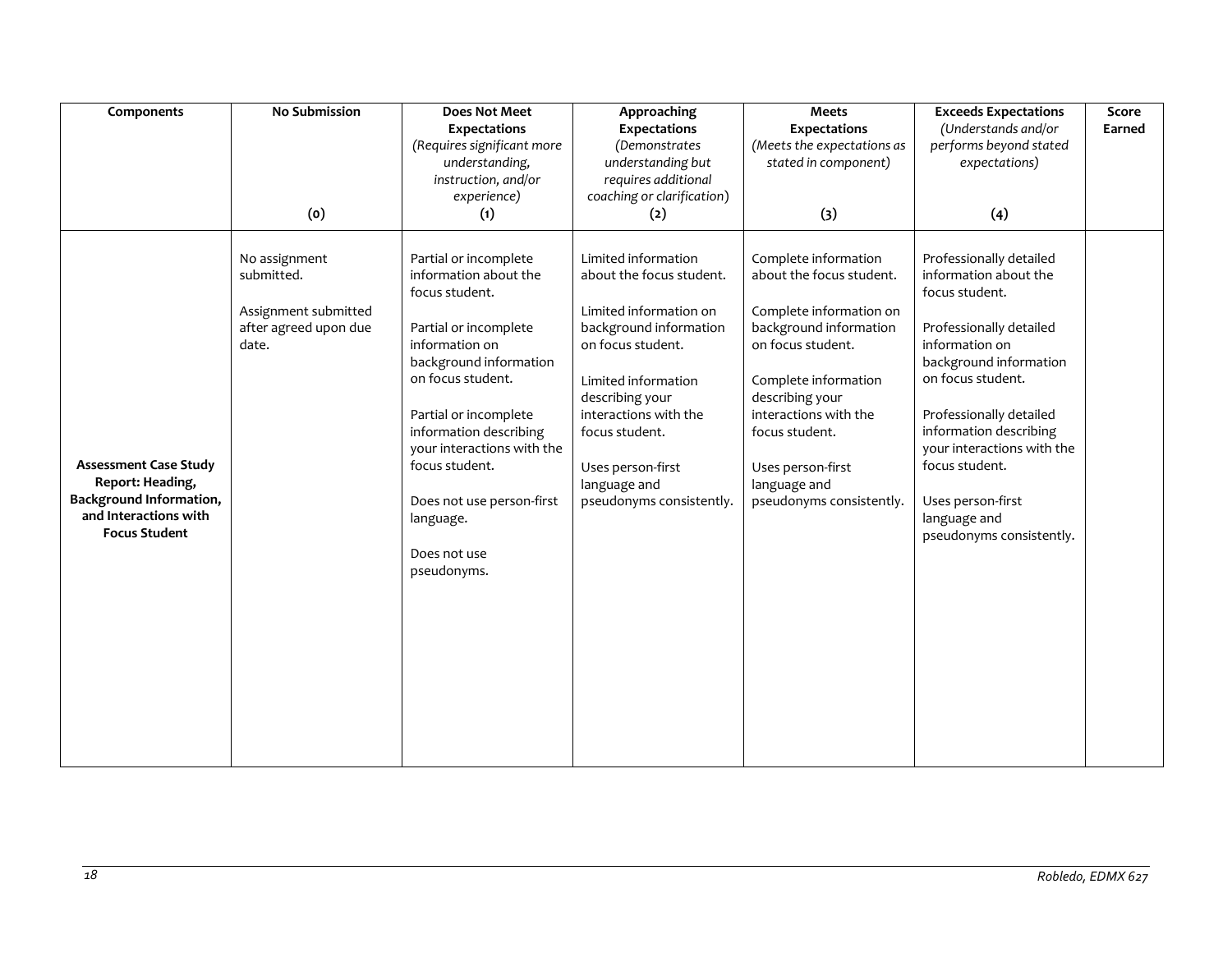| <b>No Submission</b>                                                                  | <b>Does Not Meet</b>                                                                                                                                                                                                                                                                                                        | Approaching                                                                                                                                                                                                                                                                       | <b>Meets</b>                                                                                                                                                                                                                                                                        | <b>Exceeds Expectations</b>                                                                                                                                                                                                                                                                                             | Score                                                                 |
|---------------------------------------------------------------------------------------|-----------------------------------------------------------------------------------------------------------------------------------------------------------------------------------------------------------------------------------------------------------------------------------------------------------------------------|-----------------------------------------------------------------------------------------------------------------------------------------------------------------------------------------------------------------------------------------------------------------------------------|-------------------------------------------------------------------------------------------------------------------------------------------------------------------------------------------------------------------------------------------------------------------------------------|-------------------------------------------------------------------------------------------------------------------------------------------------------------------------------------------------------------------------------------------------------------------------------------------------------------------------|-----------------------------------------------------------------------|
|                                                                                       | <b>Expectations</b>                                                                                                                                                                                                                                                                                                         | <b>Expectations</b>                                                                                                                                                                                                                                                               | Expectations                                                                                                                                                                                                                                                                        |                                                                                                                                                                                                                                                                                                                         | Earned                                                                |
|                                                                                       |                                                                                                                                                                                                                                                                                                                             |                                                                                                                                                                                                                                                                                   |                                                                                                                                                                                                                                                                                     |                                                                                                                                                                                                                                                                                                                         |                                                                       |
|                                                                                       |                                                                                                                                                                                                                                                                                                                             |                                                                                                                                                                                                                                                                                   |                                                                                                                                                                                                                                                                                     |                                                                                                                                                                                                                                                                                                                         |                                                                       |
|                                                                                       |                                                                                                                                                                                                                                                                                                                             |                                                                                                                                                                                                                                                                                   |                                                                                                                                                                                                                                                                                     |                                                                                                                                                                                                                                                                                                                         |                                                                       |
|                                                                                       |                                                                                                                                                                                                                                                                                                                             |                                                                                                                                                                                                                                                                                   |                                                                                                                                                                                                                                                                                     |                                                                                                                                                                                                                                                                                                                         |                                                                       |
|                                                                                       |                                                                                                                                                                                                                                                                                                                             |                                                                                                                                                                                                                                                                                   |                                                                                                                                                                                                                                                                                     |                                                                                                                                                                                                                                                                                                                         |                                                                       |
| No assignment<br>submitted.<br>Assignment submitted<br>after agreed upon due<br>date. | Partial or incomplete<br>description and<br>presentation of<br>instrumentation and<br>results of assessment.<br>Partial or incomplete<br>description and<br>presentation of additional<br>section and/or alternative<br>assessments if applicable.<br>Does not use person-first<br>language.<br>Does not use<br>pseudonyms. | Limited description and<br>presentation of<br>instrumentation and<br>results of assessment.<br>Limited description and<br>presentation of additional<br>section and/or alternative<br>assessments if applicable.<br>Uses person-first<br>language and<br>pseudonyms consistently. | Complete description and<br>presentation of<br>instrumentation and<br>results of assessment.<br>Complete description and<br>presentation of additional<br>section and/or alternative<br>assessments if applicable.<br>Uses person-first<br>language and<br>pseudonyms consistently. | Professionally detailed<br>description and<br>presentation of<br>instrumentation and<br>results of assessment.<br>Professionally detailed<br>description and<br>presentation of additional<br>section and/or alternative<br>assessments if applicable.<br>Uses person-first<br>language and<br>pseudonyms consistently. |                                                                       |
|                                                                                       | (0)                                                                                                                                                                                                                                                                                                                         | (Requires significant more<br>understanding,<br>instruction, and/or<br>experience)<br>(1)                                                                                                                                                                                         | <i>(Demonstrates</i><br>understanding but<br>requires additional<br>coaching or clarification)<br>(2)                                                                                                                                                                               | (Meets the expectations as<br>stated in component)<br>(3)                                                                                                                                                                                                                                                               | (Understands and/or<br>performs beyond stated<br>expectations)<br>(4) |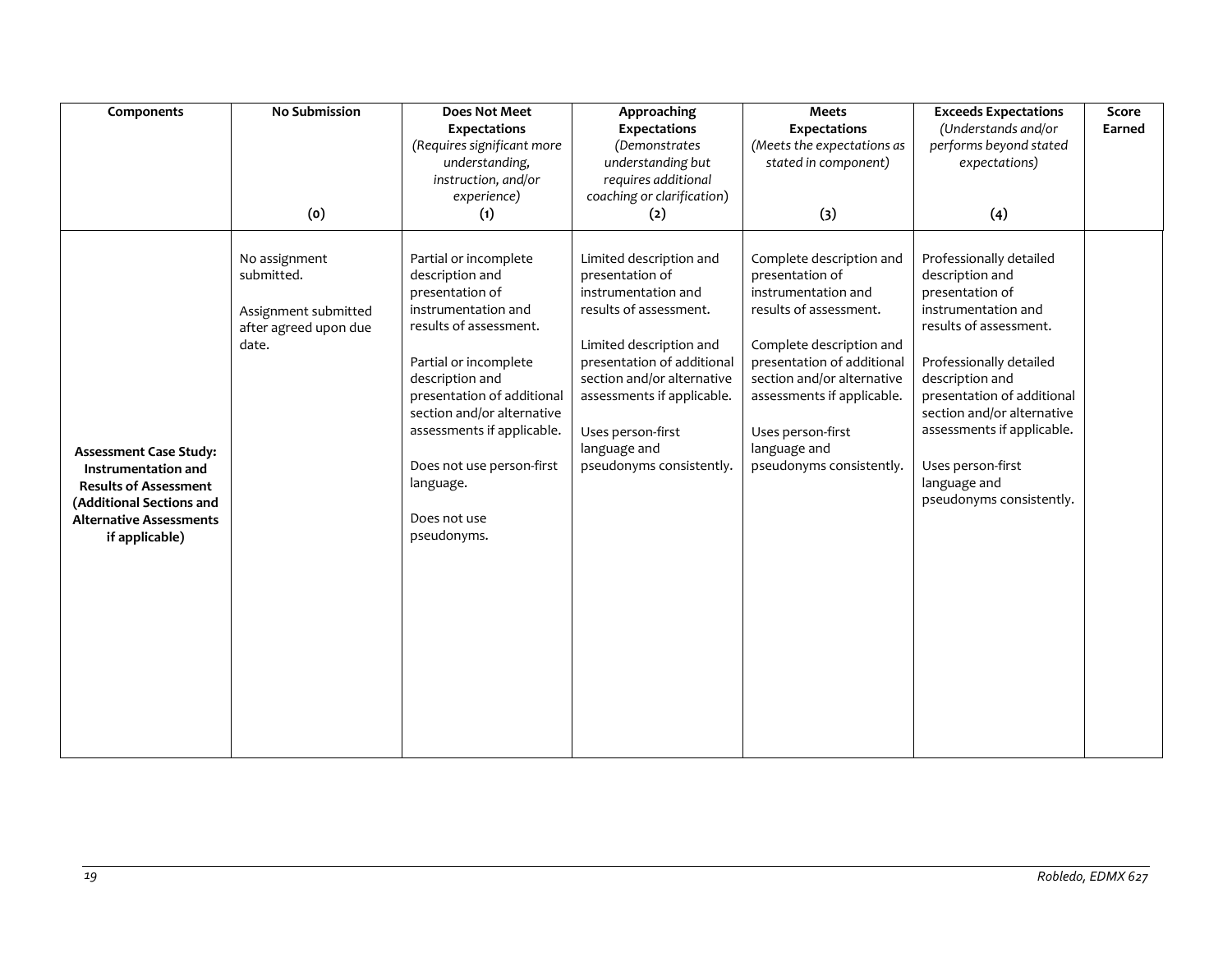| Components                       | No Submission                                 | <b>Does Not Meet</b>                             | Approaching                | <b>Meets</b>               | <b>Exceeds Expectations</b>                        | Score  |
|----------------------------------|-----------------------------------------------|--------------------------------------------------|----------------------------|----------------------------|----------------------------------------------------|--------|
|                                  |                                               | <b>Expectations</b>                              | Expectations               | <b>Expectations</b>        | (Understands and/or                                | Earned |
|                                  |                                               | (Requires significant more                       | (Demonstrates              | (Meets the expectations as | performs beyond stated                             |        |
|                                  |                                               | understanding,                                   | understanding but          | stated in component)       | expectations)                                      |        |
|                                  |                                               | instruction, and/or                              | requires additional        |                            |                                                    |        |
|                                  |                                               | experience)                                      | coaching or clarification) |                            |                                                    |        |
|                                  | (o)                                           | (1)                                              | (2)                        | (3)                        | (4)                                                |        |
|                                  | No assignment                                 | Partial or incomplete                            | Limited interpretation of  | Clear interpretation of    | Professionally detailed                            |        |
|                                  | submitted.                                    | interpretation of                                | assessment results.        | assessment results.        | interpretation of                                  |        |
|                                  |                                               | assessment results.                              |                            |                            | assessment results.                                |        |
|                                  | Assignment submitted<br>after agreed upon due |                                                  | Interpretation reflects    | Interpretation reflects    |                                                    |        |
|                                  | date.                                         | Interpretation does not<br>reflect good clinical | good clinical judgment.    | good clinical judgment.    | Interpretation reflects<br>good clinical judgment. |        |
|                                  |                                               | judgment.                                        | Limited indication of how  | Clear indication of how    |                                                    |        |
|                                  |                                               |                                                  | results should be used in  | results should be used in  | Professionally detailed                            |        |
|                                  |                                               | Indication of how results                        | educational planning,      | educational planning,      | indication of how results                          |        |
|                                  |                                               | should be used in                                | focusing on inclusion and  | focusing on inclusion and  | should be used in                                  |        |
|                                  |                                               | educational planning,                            | integrated services.       | integrated services.       | educational planning,                              |        |
|                                  |                                               | focusing on inclusion and                        |                            |                            | focusing on inclusion and                          |        |
|                                  |                                               | integrated services is                           | Limited summary of         | Clear summary of results   | integrated services.                               |        |
| <b>Assessment Case Study:</b>    |                                               | partial or incomplete.                           | results and                | and recommendations.       |                                                    |        |
| <b>Interpretation of Results</b> |                                               |                                                  | recommendations.           |                            | Professionally detailed                            |        |
| and Summary and                  |                                               | Partial or incomplete                            |                            | Uses person-first          | summary of results and                             |        |
| <b>Recommendations</b>           |                                               | summary of results and                           | Uses person-first          | language and               | recommendations.                                   |        |
|                                  |                                               | recommendations.                                 | language and               | pseudonyms consistently.   |                                                    |        |
|                                  |                                               |                                                  | pseudonyms consistently.   |                            | Uses person-first                                  |        |
|                                  |                                               | Does not use person-first                        |                            |                            | language and<br>pseudonyms consistently.           |        |
|                                  |                                               | language.                                        |                            |                            |                                                    |        |
|                                  |                                               | Does not use                                     |                            |                            |                                                    |        |
|                                  |                                               | pseudonyms.                                      |                            |                            |                                                    |        |
|                                  |                                               |                                                  |                            |                            |                                                    |        |
|                                  |                                               |                                                  |                            |                            |                                                    |        |
|                                  |                                               |                                                  |                            |                            |                                                    |        |
|                                  |                                               |                                                  |                            |                            |                                                    |        |
|                                  |                                               |                                                  |                            |                            |                                                    |        |
|                                  |                                               |                                                  |                            |                            |                                                    |        |
|                                  |                                               |                                                  |                            |                            |                                                    |        |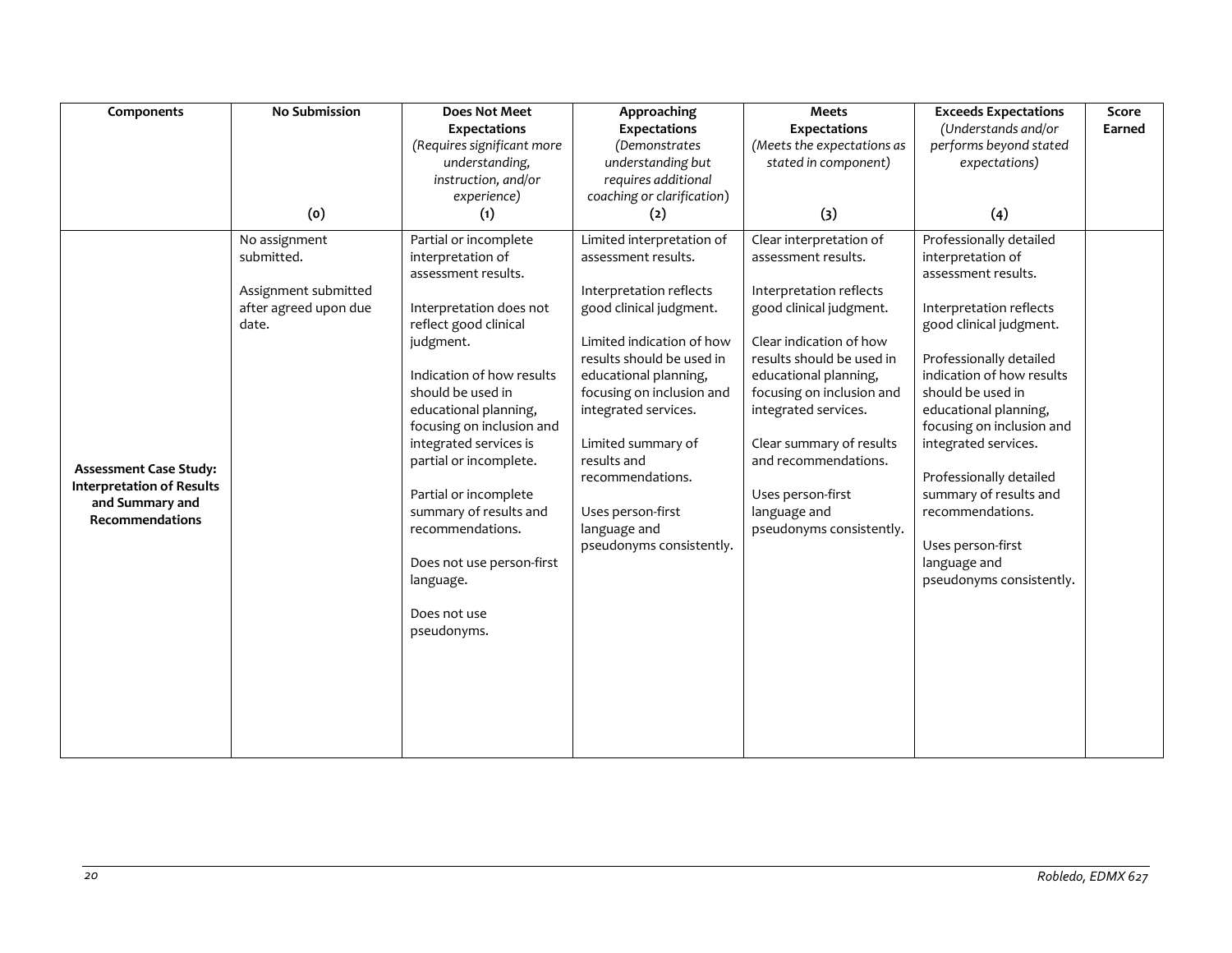| Components                                                | <b>No Submission</b>                                                                  | <b>Does Not Meet</b><br><b>Expectations</b><br>(Requires significant more<br>understanding,<br>instruction, and/or<br>experience)                                                                                                                                                                                  | Approaching<br><b>Expectations</b><br>(Demonstrates<br>understanding but<br>requires additional<br>coaching or clarification)                                                                                                                                                                    | <b>Meets</b><br><b>Expectations</b><br>(Meets the expectations as<br>stated in component)                                                                                                                                                                                        | <b>Exceeds Expectations</b><br>(Understands and/or<br>performs beyond stated<br>expectations)                                                                                                                                                                                                      | Score<br>Earned |
|-----------------------------------------------------------|---------------------------------------------------------------------------------------|--------------------------------------------------------------------------------------------------------------------------------------------------------------------------------------------------------------------------------------------------------------------------------------------------------------------|--------------------------------------------------------------------------------------------------------------------------------------------------------------------------------------------------------------------------------------------------------------------------------------------------|----------------------------------------------------------------------------------------------------------------------------------------------------------------------------------------------------------------------------------------------------------------------------------|----------------------------------------------------------------------------------------------------------------------------------------------------------------------------------------------------------------------------------------------------------------------------------------------------|-----------------|
|                                                           | (o)                                                                                   | (1)                                                                                                                                                                                                                                                                                                                | (2)                                                                                                                                                                                                                                                                                              | (3)                                                                                                                                                                                                                                                                              | (4)                                                                                                                                                                                                                                                                                                |                 |
| <b>Assessment Case Study:</b><br><b>Long Term Goals</b>   | No assignment<br>submitted.<br>Assignment submitted<br>after agreed upon due<br>date. | Partial or incomplete<br>Individual Education<br>Program Goals.<br>Goals do not include<br>given, learner, observable<br>and measurable behavior<br>and criteria.<br>Goals do not match area<br>of need/present levels of<br>performance.<br>Does not use person-first<br>language.<br>Does not use<br>pseudonyms. | Limited Individual<br><b>Education Program Goals.</b><br>Some goals include given,<br>learner, observable and<br>measurable behavior and<br>criteria.<br>Goals somewhat match<br>area of need/present<br>levels of performance.<br>Uses person-first<br>language and<br>pseudonyms consistently. | Complete (3) Individual<br>Education Program Goals.<br>Goals include given,<br>learner, observable and<br>measurable behavior and<br>criteria.<br>Goals match area of<br>need/present levels of<br>performance.<br>Uses person-first<br>language and<br>pseudonyms consistently. | Professionally detailed (3)<br>Individual Education<br>Program Goals.<br>Goals include given,<br>learner, observable and<br>measurable behavior and<br>criteria.<br>Goals match area of<br>need/present levels of<br>performance.<br>Uses person-first<br>language and<br>pseudonyms consistently. |                 |
| <b>Assessment Case Study:</b><br>Response to this process | No assignment<br>submitted.<br>Assignment submitted<br>after agreed upon due<br>date. | Partial or incomplete<br>response to this process.<br>Does not use person-first<br>language.<br>Does not use<br>pseudonyms.                                                                                                                                                                                        | Limited response to this<br>process.<br>Uses person-first<br>language and<br>pseudonyms consistently.                                                                                                                                                                                            | Complete response to<br>this process.<br>Uses person-first<br>language and<br>pseudonyms consistently.                                                                                                                                                                           | Professionally detailed<br>response to this process<br>indicating rich learning.<br>Uses person-first<br>language and<br>pseudonyms consistently.                                                                                                                                                  |                 |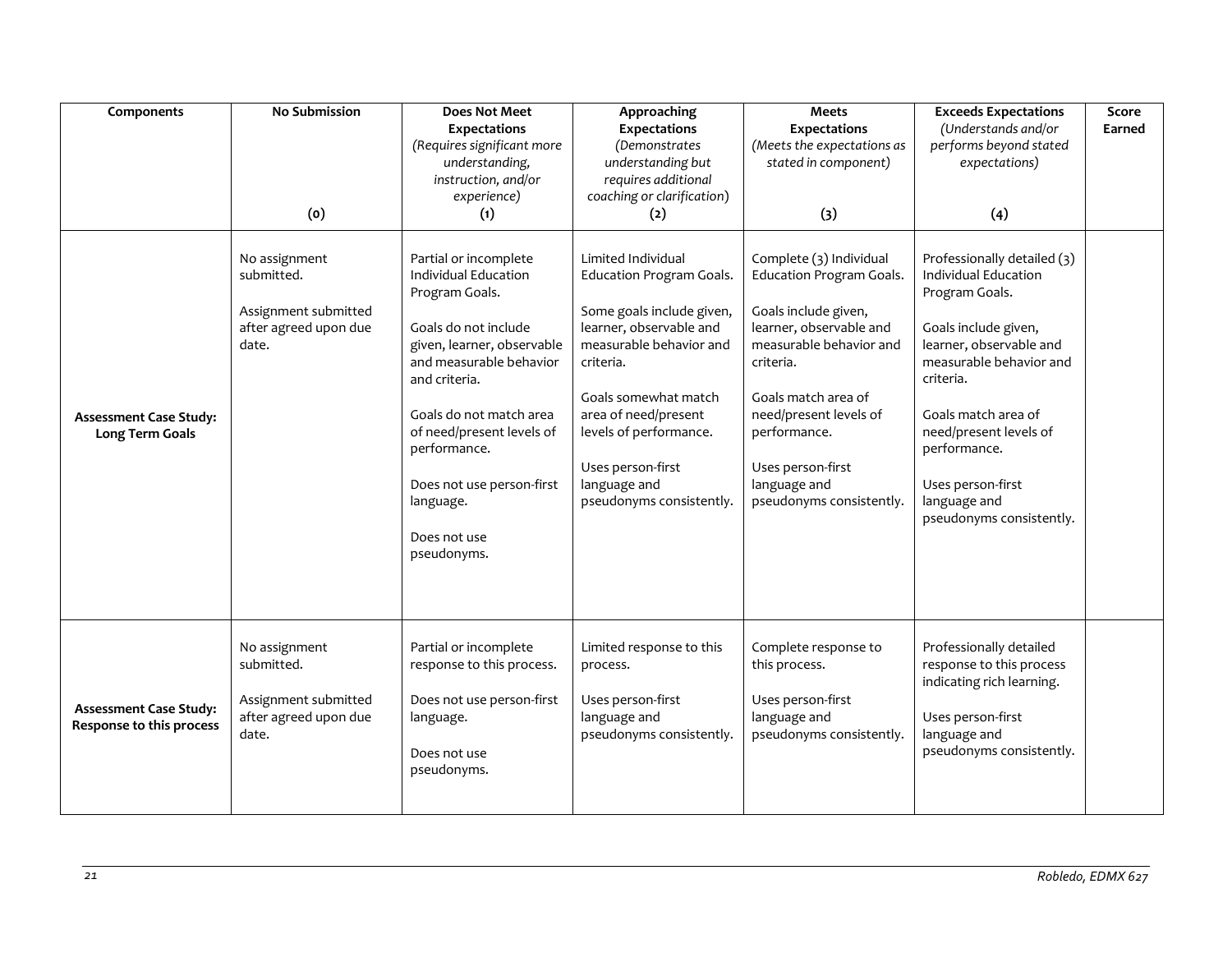| Components                                                                                                                                       | <b>No Submission</b>                                                                  | <b>Does Not Meet</b>                                                                                                                                                                                                                                                                                                                                                                                 | Approaching                                                                                                                                                                                                                                                                                                                                                                                             | <b>Meets</b>                                                                                                                                                                                                                                                                                                                                                              | <b>Exceeds Expectations</b>                                                                                                                                                                                                                                                                                                                                                                                | Score<br>Earned |
|--------------------------------------------------------------------------------------------------------------------------------------------------|---------------------------------------------------------------------------------------|------------------------------------------------------------------------------------------------------------------------------------------------------------------------------------------------------------------------------------------------------------------------------------------------------------------------------------------------------------------------------------------------------|---------------------------------------------------------------------------------------------------------------------------------------------------------------------------------------------------------------------------------------------------------------------------------------------------------------------------------------------------------------------------------------------------------|---------------------------------------------------------------------------------------------------------------------------------------------------------------------------------------------------------------------------------------------------------------------------------------------------------------------------------------------------------------------------|------------------------------------------------------------------------------------------------------------------------------------------------------------------------------------------------------------------------------------------------------------------------------------------------------------------------------------------------------------------------------------------------------------|-----------------|
|                                                                                                                                                  |                                                                                       | <b>Expectations</b><br>(Requires significant more                                                                                                                                                                                                                                                                                                                                                    | <b>Expectations</b><br>(Demonstrates                                                                                                                                                                                                                                                                                                                                                                    | <b>Expectations</b><br>(Meets the expectations as                                                                                                                                                                                                                                                                                                                         | (Understands and/or<br>performs beyond stated                                                                                                                                                                                                                                                                                                                                                              |                 |
|                                                                                                                                                  |                                                                                       | understanding,                                                                                                                                                                                                                                                                                                                                                                                       | understanding but                                                                                                                                                                                                                                                                                                                                                                                       | stated in component)                                                                                                                                                                                                                                                                                                                                                      | expectations)                                                                                                                                                                                                                                                                                                                                                                                              |                 |
|                                                                                                                                                  |                                                                                       | instruction, and/or                                                                                                                                                                                                                                                                                                                                                                                  | requires additional                                                                                                                                                                                                                                                                                                                                                                                     |                                                                                                                                                                                                                                                                                                                                                                           |                                                                                                                                                                                                                                                                                                                                                                                                            |                 |
|                                                                                                                                                  | (0)                                                                                   | (1)                                                                                                                                                                                                                                                                                                                                                                                                  | (2)                                                                                                                                                                                                                                                                                                                                                                                                     | (3)                                                                                                                                                                                                                                                                                                                                                                       | (4)                                                                                                                                                                                                                                                                                                                                                                                                        |                 |
| <b>Individual Education</b><br><b>Program Meeting</b><br><b>Preparation Plan: Present</b><br><b>Levels of Performance</b><br>and Special Factors | No assignment<br>submitted.<br>Assignment submitted<br>after agreed upon due<br>date. | experience)<br>Partial or incomplete<br>present levels of<br>performance based on<br>the information gathered<br>in case study.<br>Information presented is<br>too deficit based.<br>Information in present<br>levels does not match<br>assessment results.<br>Partial information<br>regarding special factors<br>section.<br>Does not use person-first<br>language.<br>Does not use<br>pseudonyms. | coaching or clarification)<br>Limited present levels of<br>performance based on<br>the information gathered<br>in case study.<br>Information presented is<br>too deficit based.<br>Information in present<br>levels is somewhat<br>connected to assessment<br>results.<br>Partial information<br>regarding special factors<br>section.<br>Uses person-first<br>language and<br>pseudonyms consistently. | Complete present levels<br>of performance based on<br>the information gathered<br>in case study.<br>Present levels address<br>areas of strength and<br>need.<br>Information in present<br>levels is connected to<br>assessment results.<br>Complete information<br>regarding special factors<br>section.<br>Uses person-first<br>language and<br>pseudonyms consistently. | Professionally detailed<br>present levels of<br>performance based on<br>the information gathered<br>in case study.<br>Present levels address<br>areas of strength and<br>need.<br>Information in present<br>levels is connected to<br>assessment results.<br>Professionally detailed<br>information regarding<br>special factors section.<br>Uses person-first<br>language and<br>pseudonyms consistently. |                 |
|                                                                                                                                                  |                                                                                       |                                                                                                                                                                                                                                                                                                                                                                                                      |                                                                                                                                                                                                                                                                                                                                                                                                         |                                                                                                                                                                                                                                                                                                                                                                           |                                                                                                                                                                                                                                                                                                                                                                                                            |                 |
|                                                                                                                                                  |                                                                                       |                                                                                                                                                                                                                                                                                                                                                                                                      |                                                                                                                                                                                                                                                                                                                                                                                                         |                                                                                                                                                                                                                                                                                                                                                                           |                                                                                                                                                                                                                                                                                                                                                                                                            |                 |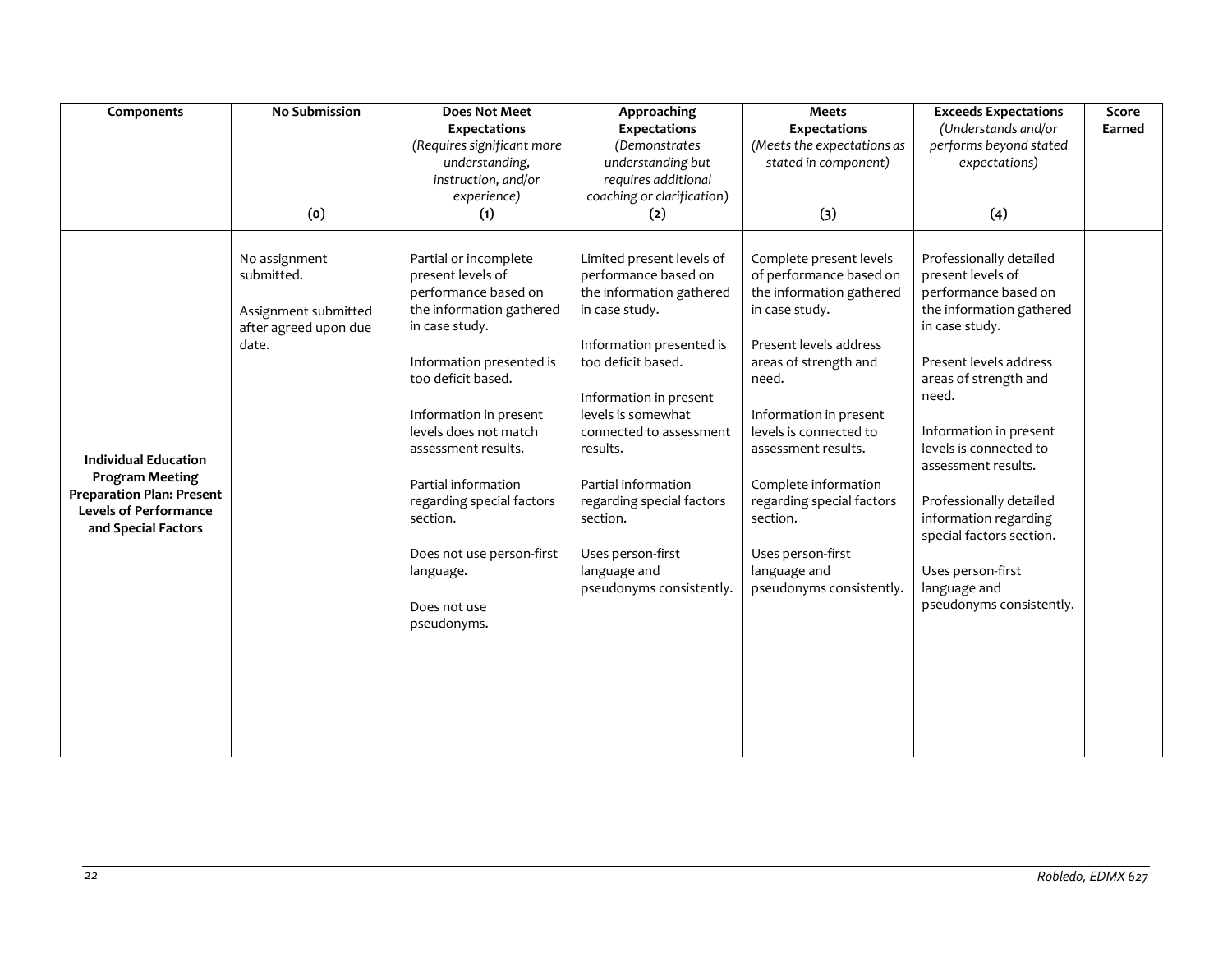| Components                                                                                                                                       | <b>No Submission</b>                                                                         | <b>Does Not Meet</b>                                                                                                                                                                                                                                                                                                                                                                                                                                                                 | Approaching                                                                                                                                                                                                                                                                                                                                                                                                                                                           | <b>Meets</b>                                                                                                                                                                                                                                                                                                                                                                                                                                    | <b>Exceeds Expectations</b>                                                                                                                                                                                                                                                                                                                                                                                                                                                    | Score  |
|--------------------------------------------------------------------------------------------------------------------------------------------------|----------------------------------------------------------------------------------------------|--------------------------------------------------------------------------------------------------------------------------------------------------------------------------------------------------------------------------------------------------------------------------------------------------------------------------------------------------------------------------------------------------------------------------------------------------------------------------------------|-----------------------------------------------------------------------------------------------------------------------------------------------------------------------------------------------------------------------------------------------------------------------------------------------------------------------------------------------------------------------------------------------------------------------------------------------------------------------|-------------------------------------------------------------------------------------------------------------------------------------------------------------------------------------------------------------------------------------------------------------------------------------------------------------------------------------------------------------------------------------------------------------------------------------------------|--------------------------------------------------------------------------------------------------------------------------------------------------------------------------------------------------------------------------------------------------------------------------------------------------------------------------------------------------------------------------------------------------------------------------------------------------------------------------------|--------|
|                                                                                                                                                  |                                                                                              | <b>Expectations</b>                                                                                                                                                                                                                                                                                                                                                                                                                                                                  | Expectations                                                                                                                                                                                                                                                                                                                                                                                                                                                          | <b>Expectations</b>                                                                                                                                                                                                                                                                                                                                                                                                                             | (Understands and/or                                                                                                                                                                                                                                                                                                                                                                                                                                                            | Earned |
|                                                                                                                                                  |                                                                                              | (Requires significant more                                                                                                                                                                                                                                                                                                                                                                                                                                                           | (Demonstrates                                                                                                                                                                                                                                                                                                                                                                                                                                                         | (Meets the expectations as                                                                                                                                                                                                                                                                                                                                                                                                                      | performs beyond stated                                                                                                                                                                                                                                                                                                                                                                                                                                                         |        |
|                                                                                                                                                  |                                                                                              | understanding,                                                                                                                                                                                                                                                                                                                                                                                                                                                                       | understanding but                                                                                                                                                                                                                                                                                                                                                                                                                                                     | stated in component)                                                                                                                                                                                                                                                                                                                                                                                                                            | expectations)                                                                                                                                                                                                                                                                                                                                                                                                                                                                  |        |
|                                                                                                                                                  |                                                                                              | instruction, and/or                                                                                                                                                                                                                                                                                                                                                                                                                                                                  | requires additional                                                                                                                                                                                                                                                                                                                                                                                                                                                   |                                                                                                                                                                                                                                                                                                                                                                                                                                                 |                                                                                                                                                                                                                                                                                                                                                                                                                                                                                |        |
|                                                                                                                                                  |                                                                                              | experience)                                                                                                                                                                                                                                                                                                                                                                                                                                                                          | coaching or clarification)                                                                                                                                                                                                                                                                                                                                                                                                                                            |                                                                                                                                                                                                                                                                                                                                                                                                                                                 |                                                                                                                                                                                                                                                                                                                                                                                                                                                                                |        |
|                                                                                                                                                  |                                                                                              |                                                                                                                                                                                                                                                                                                                                                                                                                                                                                      |                                                                                                                                                                                                                                                                                                                                                                                                                                                                       |                                                                                                                                                                                                                                                                                                                                                                                                                                                 |                                                                                                                                                                                                                                                                                                                                                                                                                                                                                |        |
| <b>Individual Education</b><br><b>Program Meeting</b><br><b>Preparation Plan: Annual</b><br>Goals and<br>Accommodations/<br><b>Modifications</b> | (o)<br>No assignment<br>submitted.<br>Assignment submitted<br>after agreed upon due<br>date. | (1)<br>Partial or incomplete<br>Individual Education<br>Program Goals.<br>Goals do not include<br>given, learner, observable<br>and measurable behavior<br>and criteria.<br>Goals do not match area<br>of need/present levels of<br>performance.<br>Partial or incomplete<br>recommendations for<br>accommodations and<br>modifications.<br>Accommodations and<br>modifications are not<br>based on assessment<br>results.<br>Does not use person-first<br>language.<br>Does not use | (2)<br>Limited Individual<br>Education Program Goals.<br>Some goals include given,<br>learner, observable and<br>measurable behavior and<br>criteria.<br>Goals somewhat match<br>area of need/present<br>levels of performance.<br>Limited<br>recommendations for<br>accommodations and<br>modifications.<br>Accommodations and<br>modifications are not<br>somewhat based on<br>assessment results.<br>Uses person-first<br>language and<br>pseudonyms consistently. | $(3)$<br>Complete (3) Individual<br>Education Program Goals.<br>Goals include given,<br>learner, observable and<br>measurable behavior and<br>criteria.<br>Goals match area of<br>need/present levels of<br>performance.<br>Complete<br>recommendations for<br>accommodations and<br>modifications.<br>Accommodations and<br>modifications are based<br>on assessment results.<br>Uses person-first<br>language and<br>pseudonyms consistently. | (4)<br>Professionally detailed<br>(3) Individual Education<br>Program Goals.<br>Goals include given,<br>learner, observable and<br>measurable behavior and<br>criteria.<br>Goals match area of<br>need/present levels of<br>performance.<br>Professionally detailed<br>recommendations for<br>accommodations and<br>modifications.<br>Accommodations and<br>modifications are based<br>on assessment results.<br>Uses person-first<br>language and<br>pseudonyms consistently. |        |
|                                                                                                                                                  |                                                                                              | pseudonyms.                                                                                                                                                                                                                                                                                                                                                                                                                                                                          |                                                                                                                                                                                                                                                                                                                                                                                                                                                                       |                                                                                                                                                                                                                                                                                                                                                                                                                                                 |                                                                                                                                                                                                                                                                                                                                                                                                                                                                                |        |
|                                                                                                                                                  |                                                                                              |                                                                                                                                                                                                                                                                                                                                                                                                                                                                                      |                                                                                                                                                                                                                                                                                                                                                                                                                                                                       |                                                                                                                                                                                                                                                                                                                                                                                                                                                 |                                                                                                                                                                                                                                                                                                                                                                                                                                                                                |        |
|                                                                                                                                                  |                                                                                              |                                                                                                                                                                                                                                                                                                                                                                                                                                                                                      |                                                                                                                                                                                                                                                                                                                                                                                                                                                                       |                                                                                                                                                                                                                                                                                                                                                                                                                                                 |                                                                                                                                                                                                                                                                                                                                                                                                                                                                                |        |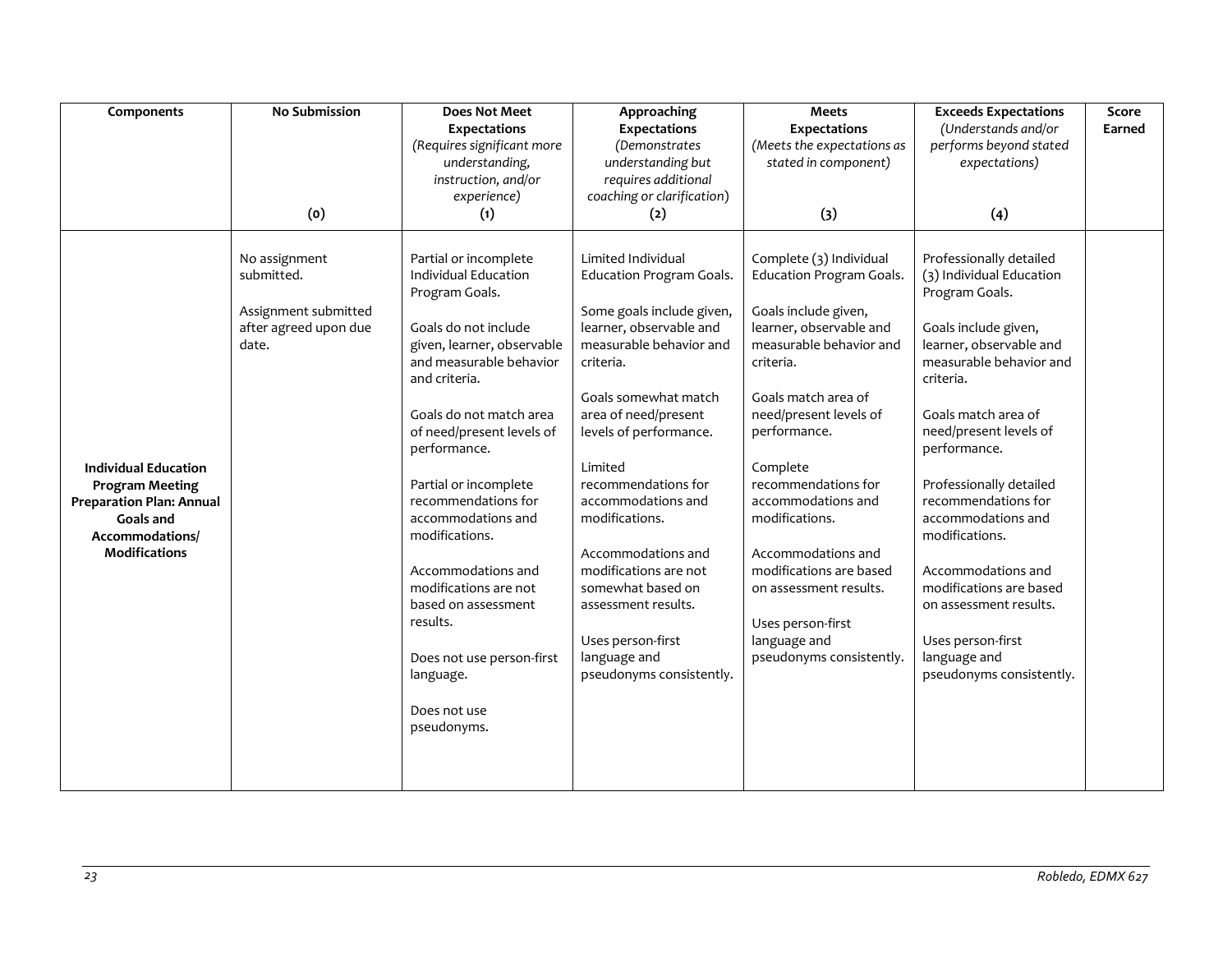| Components                                                                                                                                                           | <b>No Submission</b>                                                                  | <b>Does Not Meet</b><br><b>Expectations</b><br>(Requires significant more<br>understanding.<br>instruction, and/or<br>experience)                                                                                                                                                                                                              | Approaching<br><b>Expectations</b><br>(Demonstrates)<br>understanding but<br>requires additional<br>coaching or clarification)                                                                                                                                                                                  | <b>Meets</b><br><b>Expectations</b><br>(Meets the expectations as<br>stated in component)                                                                                                                                                                                                             | <b>Exceeds Expectations</b><br>(Understands and/or<br>performs beyond stated<br>expectations)                                                                                                                                                                                                                                       | Score<br>Earned |
|----------------------------------------------------------------------------------------------------------------------------------------------------------------------|---------------------------------------------------------------------------------------|------------------------------------------------------------------------------------------------------------------------------------------------------------------------------------------------------------------------------------------------------------------------------------------------------------------------------------------------|-----------------------------------------------------------------------------------------------------------------------------------------------------------------------------------------------------------------------------------------------------------------------------------------------------------------|-------------------------------------------------------------------------------------------------------------------------------------------------------------------------------------------------------------------------------------------------------------------------------------------------------|-------------------------------------------------------------------------------------------------------------------------------------------------------------------------------------------------------------------------------------------------------------------------------------------------------------------------------------|-----------------|
|                                                                                                                                                                      | (0)                                                                                   | (1)                                                                                                                                                                                                                                                                                                                                            | (2)                                                                                                                                                                                                                                                                                                             | (3)                                                                                                                                                                                                                                                                                                   | (4)                                                                                                                                                                                                                                                                                                                                 |                 |
| <b>Individual Education</b><br><b>Program Meeting</b><br><b>Preparation Plan:</b><br><b>Recommended Related</b><br><b>Services and Educational</b><br><b>Setting</b> | No assignment<br>submitted.<br>Assignment submitted<br>after agreed upon due<br>date. | Partial or incomplete<br>recommendations of the<br>continuation or inception<br>and duration of related<br>services.<br>Partial or incomplete<br>recommendations about<br>placement/change of<br>placement.<br>Recommendations are<br>not connected to<br>assessment.<br>Does not use person-first<br>language.<br>Does not use<br>pseudonyms. | Limited<br>recommendations of the<br>continuation or inception<br>and duration of related<br>services.<br>Limited<br>recommendations about<br>placement/change of<br>placement.<br>Recommendations are<br>somewhat connected to<br>assessment.<br>Uses person-first<br>language and<br>pseudonyms consistently. | Complete<br>recommendations of the<br>continuation or inception<br>and duration of related<br>services.<br>Complete<br>recommendations about<br>placement/change of<br>placement.<br>Recommendations are<br>connected to assessment.<br>Uses person-first<br>language and<br>pseudonyms consistently. | Professionally detailed<br>recommendations of the<br>continuation or inception<br>and duration of related<br>services.<br>Professionally detailed<br>recommendations about<br>placement/change of<br>placement.<br>Recommendations are<br>connected to assessment.<br>Uses person-first<br>language and<br>pseudonyms consistently. |                 |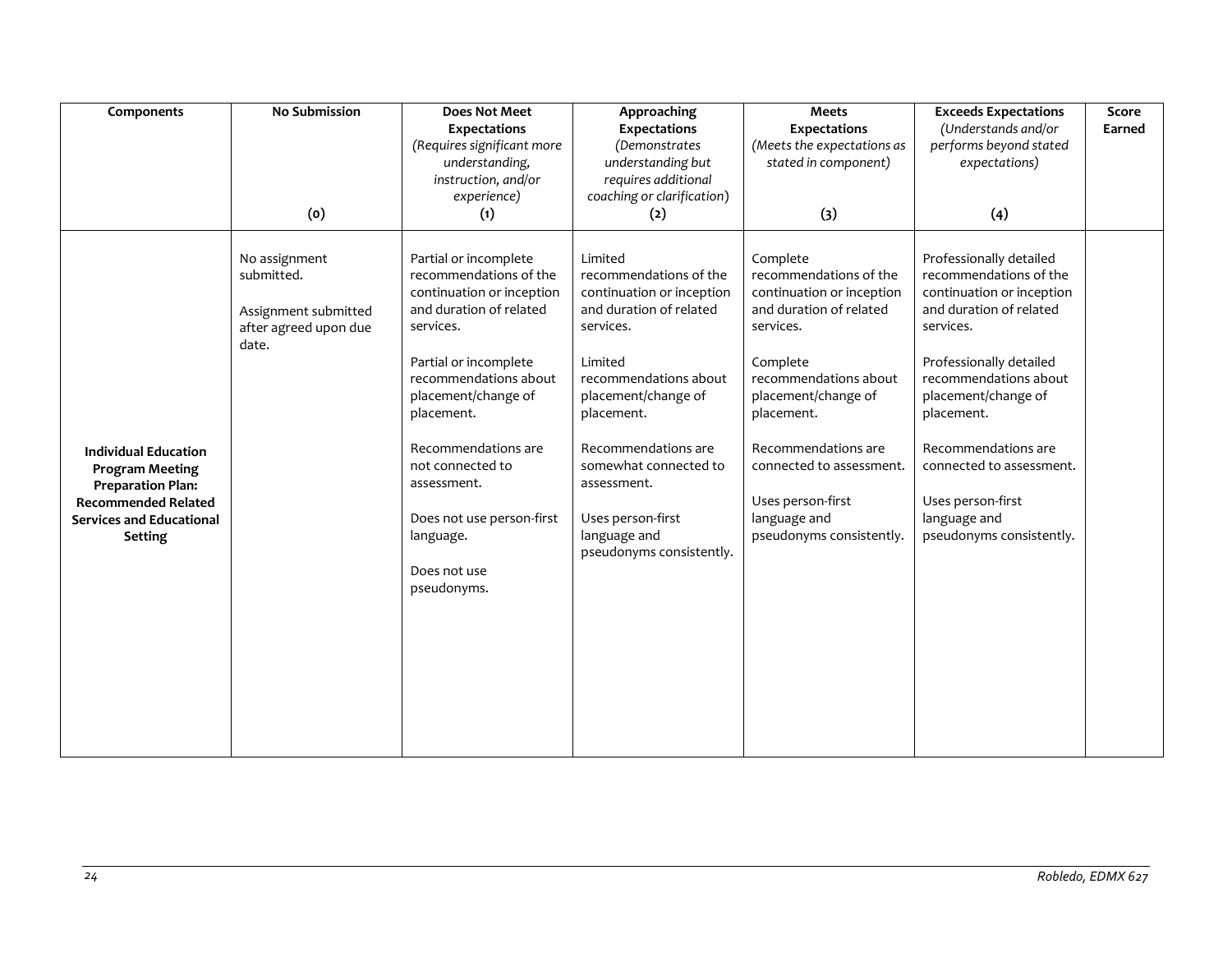| Components                                                                                                                                                                                       | <b>No Submission</b><br>(0)                                                           | <b>Does Not Meet</b><br><b>Expectations</b><br>(Requires significant more<br>understanding,<br>instruction, and/or<br>experience)<br>(1)                                                                                                                                                                                 | Approaching<br><b>Expectations</b><br>(Demonstrates<br>understanding but<br>requires additional<br>coaching or clarification)<br>(2)                                                                                                                                           | <b>Meets</b><br><b>Expectations</b><br>(Meets the expectations as<br>stated in component)<br>(3)                                                                                                                                                                                 | <b>Exceeds Expectations</b><br>(Understands and/or<br>performs beyond stated<br>expectations)<br>(4)                                                                                                                                                                                                                 | Score<br>Earned |
|--------------------------------------------------------------------------------------------------------------------------------------------------------------------------------------------------|---------------------------------------------------------------------------------------|--------------------------------------------------------------------------------------------------------------------------------------------------------------------------------------------------------------------------------------------------------------------------------------------------------------------------|--------------------------------------------------------------------------------------------------------------------------------------------------------------------------------------------------------------------------------------------------------------------------------|----------------------------------------------------------------------------------------------------------------------------------------------------------------------------------------------------------------------------------------------------------------------------------|----------------------------------------------------------------------------------------------------------------------------------------------------------------------------------------------------------------------------------------------------------------------------------------------------------------------|-----------------|
| <b>Individual Education</b><br><b>Program Meeting</b><br><b>Preparation Plan: Family</b><br><b>Support Services and</b><br>Consultative<br><b>Collaboration for</b><br><b>Inclusive Practice</b> | No assignment<br>submitted.<br>Assignment submitted<br>after agreed upon due<br>date. | Partial or incomplete<br>description on the<br>inclusion and<br>collaboration of parents<br>and extended family<br>members in this process.<br>Partial or incomplete<br>description on<br>consultative collaboration<br>for inclusive practice.<br>Does not use person-first<br>language.<br>Does not use<br>pseudonyms. | Limited description on<br>the inclusion and<br>collaboration of parents<br>and extended family<br>members in this process.<br>Limited description on<br>consultative collaboration<br>for inclusive practice.<br>Uses person-first<br>language and<br>pseudonyms consistently. | Complete description on<br>the inclusion and<br>collaboration of parents<br>and extended family<br>members in this process.<br>Complete description on<br>consultative collaboration<br>for inclusive practice.<br>Uses person-first<br>language and<br>pseudonyms consistently. | Professionally detailed<br>description on the<br>inclusion and<br>collaboration of parents<br>and extended family<br>members in this process.<br>Professionally detailed<br>description on<br>consultative collaboration<br>for inclusive practice.<br>Uses person-first<br>language and<br>pseudonyms consistently. |                 |
| <b>Individual Education</b><br><b>Program Meeting</b><br><b>Preparation Plan: IEP</b><br><b>Meeting Agenda</b>                                                                                   | No assignment<br>submitted.<br>Assignment submitted<br>after agreed upon due<br>date. | Partial or incomplete IEP<br>agenda to be followed at<br>focus student's meeting.                                                                                                                                                                                                                                        | Limited IEP agenda to be<br>followed at focus<br>student's meeting.                                                                                                                                                                                                            | Complete IEP agenda to<br>be followed at focus<br>student's meeting that<br>matches format provided<br>in class.                                                                                                                                                                 | Professionally detailed<br>IEP agenda to be<br>followed at focus<br>student's meeting that<br>matches format provided<br>in class.                                                                                                                                                                                   |                 |